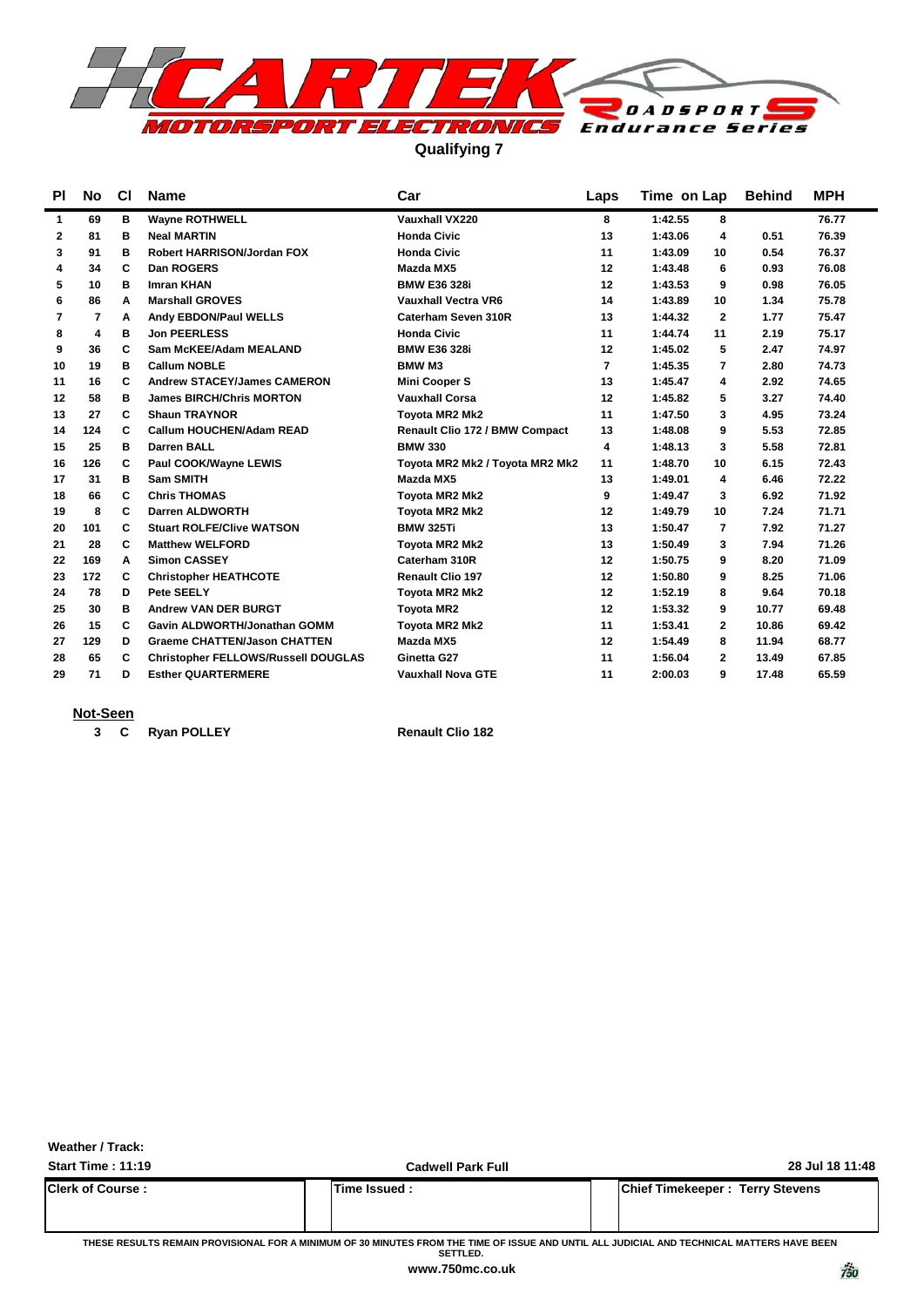## **Cartek Roadsports Series**

## **LAP TIMES - Qualifying 7**

| 4              | <b>Jon PEERLESS</b>                                                                                      |                                                                                                       |                |                                                |                         |                  |                              |                   |                                                               |              |                              |  |  |  |
|----------------|----------------------------------------------------------------------------------------------------------|-------------------------------------------------------------------------------------------------------|----------------|------------------------------------------------|-------------------------|------------------|------------------------------|-------------------|---------------------------------------------------------------|--------------|------------------------------|--|--|--|
|                | Lap<br>11                                                                                                | $\sim$ $\sim$ 1<br>1:44.74                                                                            | 1:48.28        | $2 \qquad \qquad 3 \qquad \qquad 4$<br>1:46.57 |                         |                  | $5 \t\t 6 \t\t 7$<br>1:46.64 |                   | 8<br>1:45.66  1:47.39                                         | 9<br>1:45.46 | $\blacksquare$ 10<br>1:44.84 |  |  |  |
| $\overline{7}$ |                                                                                                          | <b>Andy EBDON</b>                                                                                     |                |                                                |                         |                  |                              |                   |                                                               |              |                              |  |  |  |
|                | Lap                                                                                                      | $\sim$ 1                                                                                              | 2 <sup>1</sup> | $\sim$ 3                                       | $\overline{\mathbf{4}}$ | 5 <sub>1</sub>   | $\overline{\phantom{a}}$ 6   | $\overline{7}$    | 8                                                             | 9            | $\overline{10}$              |  |  |  |
|                |                                                                                                          |                                                                                                       | 1:44.32        | 1:46.58                                        |                         |                  |                              |                   |                                                               | 1:46.08      | 1:47.55                      |  |  |  |
|                |                                                                                                          | 11   1:47.71                                                                                          | 2:25.50        | 2:23.98                                        |                         |                  |                              |                   |                                                               |              |                              |  |  |  |
| 8              |                                                                                                          | <b>Darren ALDWORTH</b>                                                                                |                |                                                |                         |                  |                              |                   |                                                               |              |                              |  |  |  |
|                | Lap                                                                                                      | $\sim$ 1 $\sim$ 2                                                                                     |                | $\sim$ 3                                       |                         |                  | 4 5 6 7                      |                   | 8                                                             | 9            | $\blacksquare$ 10            |  |  |  |
|                | $1 \quad \Box$                                                                                           | 2:01.85                                                                                               | 2:11.04        | 1:55.61                                        |                         | 1:50.01  1:49.81 |                              |                   |                                                               | 1:50.08      | 1:49.79                      |  |  |  |
|                | 11                                                                                                       | 3:14.23                                                                                               | 2:18.76        |                                                |                         |                  |                              |                   |                                                               |              |                              |  |  |  |
| 10             |                                                                                                          | <b>Imran KHAN</b>                                                                                     |                |                                                |                         |                  |                              |                   |                                                               |              |                              |  |  |  |
|                | Lap                                                                                                      | $\blacktriangleleft$                                                                                  | $2^{\circ}$    | 3 <sup>1</sup>                                 | $\sim$ 4                |                  | $5 \t\t 6$                   | $\sim$ 7 $\sim$ 7 | 8.                                                            | $9^{\circ}$  | $\blacksquare$ 10            |  |  |  |
|                |                                                                                                          | 1 2:03.18                                                                                             | 1:55.37        | 1:48.34                                        |                         |                  |                              |                   | 1:44.50  1:53.10  2:12.00                                     | 1:43.53      | 1:45.36                      |  |  |  |
|                |                                                                                                          | 11 2:16.60                                                                                            | 2:47.00        |                                                |                         |                  |                              |                   |                                                               |              |                              |  |  |  |
| 15             | <b>Gavin ALDWORTH</b><br>$\overline{1}$ $\overline{2}$<br>Lap<br>$3 \t 4$<br>$5 \t\t 6 \t\t 7$<br>8<br>9 |                                                                                                       |                |                                                |                         |                  |                              |                   |                                                               |              |                              |  |  |  |
|                |                                                                                                          |                                                                                                       |                |                                                |                         |                  |                              |                   |                                                               |              | $\sim$ 10                    |  |  |  |
|                | 11                                                                                                       | 12:04.15<br>2:24.00                                                                                   | 1:53.41        | 3:47.62                                        | 2:01.28                 | 1:58.17          | 1:54.51                      | 1:54.22           | 2:11.79                                                       | 1:58.04      | 2:25.06                      |  |  |  |
| 16             |                                                                                                          | <b>Andrew STACEY</b>                                                                                  |                |                                                |                         |                  |                              |                   |                                                               |              |                              |  |  |  |
|                |                                                                                                          |                                                                                                       |                |                                                |                         |                  |                              |                   |                                                               |              |                              |  |  |  |
|                | Lap                                                                                                      | $\blacktriangleleft$                                                                                  | 1:48.98        | $2 \t 3$<br>1:49.24                            | $\overline{4}$          | 1:45.47  1:45.50 | $5\qquad 6\qquad$<br>3:40.98 | $7^{\circ}$       | 8                                                             | 9<br>1:46.99 | 10 <sup>°</sup><br>1:48.41   |  |  |  |
|                | 11                                                                                                       | 1:57.78                                                                                               | 2:13.28        | 2:41.13                                        |                         |                  |                              |                   |                                                               |              |                              |  |  |  |
| 19             |                                                                                                          | <b>Callum NOBLE</b>                                                                                   |                |                                                |                         |                  |                              |                   |                                                               |              |                              |  |  |  |
|                | Lap                                                                                                      | $\sim$ $-1$                                                                                           | $2^{\circ}$    | $\sim$ 3                                       | $\overline{4}$          |                  | $5 \t\t 6 \t\t 7$            |                   | 8                                                             | 9            | 10 <sup>°</sup>              |  |  |  |
|                | $1 \quad \Box$                                                                                           | 1:56.82                                                                                               | 1:47.98        | 1:49.26                                        | 1:48.15                 | 1:45.79          | 1:48.65                      | 1:45.35           |                                                               |              |                              |  |  |  |
| 25             |                                                                                                          | <b>Darren BALL</b>                                                                                    |                |                                                |                         |                  |                              |                   |                                                               |              |                              |  |  |  |
|                |                                                                                                          | Lap 1 2 3 4                                                                                           |                |                                                |                         |                  |                              |                   | $5 \t\t 6 \t\t 7 \t\t 8$                                      | $9^{\circ}$  | $-10$                        |  |  |  |
|                |                                                                                                          | 1   1:55.75   1:50.03   1:48.13   1:48.97                                                             |                |                                                |                         |                  |                              |                   |                                                               |              |                              |  |  |  |
| 27             |                                                                                                          | <b>Shaun TRAYNOR</b>                                                                                  |                |                                                |                         |                  |                              |                   |                                                               |              |                              |  |  |  |
|                | Lap                                                                                                      | 1 2 3 4 5 6 7 8                                                                                       |                |                                                |                         |                  |                              |                   |                                                               |              | $9 \t 10$                    |  |  |  |
|                |                                                                                                          | 1 2:04.53 1:47.97 1:47.50                                                                             |                |                                                |                         |                  |                              |                   | 1:49.01  1:48.02  4:47.37  1:53.18  1:52.79  1:48.77  2:26.02 |              |                              |  |  |  |
|                |                                                                                                          | 11 2:23.92                                                                                            |                |                                                |                         |                  |                              |                   |                                                               |              |                              |  |  |  |
| 28             |                                                                                                          | <b>Matthew WELFORD</b>                                                                                |                |                                                |                         |                  |                              |                   |                                                               |              |                              |  |  |  |
|                | Lap                                                                                                      | $\overline{1}$ $\overline{2}$                                                                         |                | $\sim$ 3                                       |                         |                  |                              |                   | 4 5 6 7 8 9 10                                                |              |                              |  |  |  |
|                |                                                                                                          | 1   1:59.51   1:52.08   1:50.49   1:55.19   1:52.77   1:53.69   1:52.77   2:00.41   1:51.13   1:50.68 |                |                                                |                         |                  |                              |                   |                                                               |              |                              |  |  |  |
|                |                                                                                                          | 11  1:56.85  2:53.47  2:25.95                                                                         |                |                                                |                         |                  |                              |                   |                                                               |              |                              |  |  |  |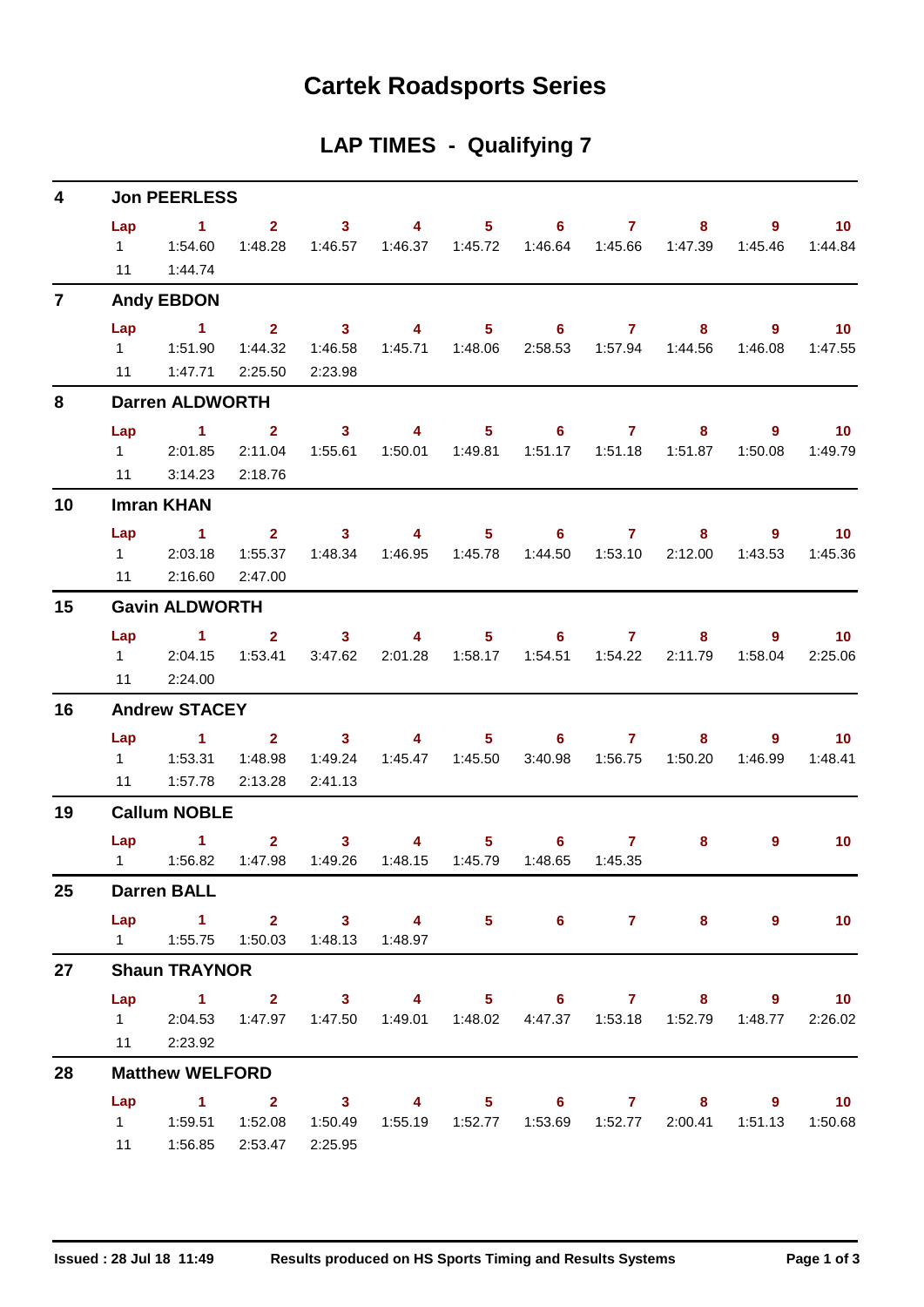| 30 | <b>Andrew VAN DER BURGT</b> |                                                                                                          |                                               |                                                                                                                                                                                                                                                                                                                                                                                                                                    |                           |                                    |                                       |                                                        |                                                                                 |                        |                            |  |  |  |
|----|-----------------------------|----------------------------------------------------------------------------------------------------------|-----------------------------------------------|------------------------------------------------------------------------------------------------------------------------------------------------------------------------------------------------------------------------------------------------------------------------------------------------------------------------------------------------------------------------------------------------------------------------------------|---------------------------|------------------------------------|---------------------------------------|--------------------------------------------------------|---------------------------------------------------------------------------------|------------------------|----------------------------|--|--|--|
|    | Lap<br>11                   | $\sim$ 1<br>1 1:57.11<br>2:29.82                                                                         | $\overline{2}$<br>1:54.75<br>2:24.92          | $\mathbf{3}$<br>1:55.60                                                                                                                                                                                                                                                                                                                                                                                                            | $\overline{4}$            |                                    | $5 \t\t 6 \t\t 7$<br>1:55.70          |                                                        | 8                                                                               | 9<br>1:53.32           | 10 <sub>1</sub><br>3:15.08 |  |  |  |
| 31 |                             | <b>Sam SMITH</b>                                                                                         |                                               |                                                                                                                                                                                                                                                                                                                                                                                                                                    |                           |                                    |                                       |                                                        |                                                                                 |                        |                            |  |  |  |
|    | Lap                         | $\blacktriangleleft$<br>11  1:59.56                                                                      | $2^{\circ}$<br>1:49.08<br>2:47.39             | $\sim$ 3<br>1:49.62<br>2:46.15                                                                                                                                                                                                                                                                                                                                                                                                     | $\overline{4}$            | 5 <sub>1</sub><br>1:49.01  1:50.33 | 6<br>1:49.26                          | $\mathbf{7}$                                           | 8<br>3:11.74  1:53.50                                                           | 9<br>1:49.20           | 10 <sub>1</sub><br>1:49.20 |  |  |  |
| 34 |                             | Dan ROGERS                                                                                               |                                               |                                                                                                                                                                                                                                                                                                                                                                                                                                    |                           |                                    |                                       |                                                        |                                                                                 |                        |                            |  |  |  |
|    | Lap<br>$1 \quad \Box$<br>11 | $\sim$ $\sim$ 1<br>2:01.04<br>1:52.86                                                                    | $\overline{\mathbf{2}}$<br>1:52.49<br>2:10.54 | $\sim$ 3<br>1:46.44                                                                                                                                                                                                                                                                                                                                                                                                                | $\overline{4}$            |                                    | $5 \t\t 6 \t\t 7$                     |                                                        | 8<br>1:43.48  1:47.54  1:44.30                                                  | 9<br>1:47.36           | $\overline{10}$<br>1:44.53 |  |  |  |
| 36 |                             | <b>Sam McKEE</b>                                                                                         |                                               |                                                                                                                                                                                                                                                                                                                                                                                                                                    |                           |                                    |                                       |                                                        |                                                                                 |                        |                            |  |  |  |
|    | Lap                         | $\sim$ 1<br>11 2:24.46                                                                                   | 2 <sup>7</sup><br>1:50.42<br>2:23.81          | 3 <sup>1</sup><br>1:46.43                                                                                                                                                                                                                                                                                                                                                                                                          | $\overline{4}$            | $5 -$                              | 6                                     | $\mathbf{7}$                                           | 8<br>1:45.24   3:42.39   1:54.41                                                | $9^{\circ}$<br>1:48.37 | 10 <sub>1</sub><br>1:48.18 |  |  |  |
| 58 |                             | <b>James BIRCH</b>                                                                                       |                                               |                                                                                                                                                                                                                                                                                                                                                                                                                                    |                           |                                    |                                       |                                                        |                                                                                 |                        |                            |  |  |  |
| 65 | Lap<br>$1 \quad \Box$<br>11 | $\sim$ 1<br>2:03.09<br>2:53.46                                                                           | 2:17.74<br>2:26.56                            | $2 \qquad 3 \qquad 4$<br>1:52.95                                                                                                                                                                                                                                                                                                                                                                                                   |                           | 1:49.60  1:45.82                   | $5 \t\t 6 \t\t 7$<br>1:52.21          | 3:02.39                                                | 8<br>1:56.50                                                                    | 9<br>1:49.18           | 10<br>1:55.03              |  |  |  |
|    |                             | <b>Christopher FELLOWS</b>                                                                               |                                               |                                                                                                                                                                                                                                                                                                                                                                                                                                    |                           |                                    |                                       |                                                        |                                                                                 |                        |                            |  |  |  |
|    | Lap<br>11                   | $\sim$ 1<br>2:47.86                                                                                      | $2^{\circ}$<br>1:56.04                        | 3 <sup>1</sup><br>1:56.22                                                                                                                                                                                                                                                                                                                                                                                                          | $\overline{4}$            | 1:57.04  4:54.07                   | $5^{\circ}$                           | $6 \qquad \qquad$<br>7 <sup>7</sup><br>2:15.18 2:06.56 | 8<br>2:05.56                                                                    | 9<br>2:12.97           | 10 <sup>°</sup><br>3:05.77 |  |  |  |
| 66 | <b>Chris THOMAS</b>         |                                                                                                          |                                               |                                                                                                                                                                                                                                                                                                                                                                                                                                    |                           |                                    |                                       |                                                        |                                                                                 |                        |                            |  |  |  |
|    | Lap<br>$1 \quad$            | $\sim$ $-1$<br>1:55.06                                                                                   | 1:52.91                                       | 3 <sup>1</sup><br>$\overline{\mathbf{2}}$ and $\overline{\mathbf{2}}$ and $\overline{\mathbf{2}}$ and $\overline{\mathbf{2}}$ and $\overline{\mathbf{2}}$ and $\overline{\mathbf{2}}$ and $\overline{\mathbf{2}}$ and $\overline{\mathbf{2}}$ and $\overline{\mathbf{2}}$ and $\overline{\mathbf{2}}$ and $\overline{\mathbf{2}}$ and $\overline{\mathbf{2}}$ and $\overline{\mathbf{2}}$ and $\overline{\mathbf{2}}$ a<br>1:49.47 | $\overline{4}$<br>1:49.67 | 1:55.29                            | $5^{\circ}$<br>$6^{\circ}$<br>1:49.88 | 7<br>5:12.31                                           | 8<br>2:00.92                                                                    | 9<br>1:51.81           | 10 <sup>°</sup>            |  |  |  |
| 69 |                             | <b>Wayne ROTHWELL</b>                                                                                    |                                               |                                                                                                                                                                                                                                                                                                                                                                                                                                    |                           |                                    |                                       |                                                        |                                                                                 |                        |                            |  |  |  |
|    |                             | Lap 1 2 3 4 5 6 7 8<br>1   1:53.96   1:52.47   1:48.32   1:47.28   1:48.58   1:43.27   1:43.57   1:42.55 |                                               |                                                                                                                                                                                                                                                                                                                                                                                                                                    |                           |                                    |                                       |                                                        |                                                                                 | $9^{\circ}$            | 10                         |  |  |  |
| 71 |                             | <b>Esther QUARTERMERE</b>                                                                                |                                               |                                                                                                                                                                                                                                                                                                                                                                                                                                    |                           |                                    |                                       |                                                        |                                                                                 |                        |                            |  |  |  |
|    | Lap                         | 1 2 3 4 5 6 7 8 9 10<br>1 2:07.36 2:03.82 2:02.96 2:02.48 2:04.93 2:02.68 2:06.42 2:03.58<br>11 2:33.30  |                                               |                                                                                                                                                                                                                                                                                                                                                                                                                                    |                           |                                    |                                       |                                                        |                                                                                 | 2:00.03                | 3:19.07                    |  |  |  |
| 78 |                             | <b>Pete SEELY</b>                                                                                        |                                               |                                                                                                                                                                                                                                                                                                                                                                                                                                    |                           |                                    |                                       |                                                        |                                                                                 |                        |                            |  |  |  |
|    | Lap                         | 1 2 3 4 5 6 7 8 9 10<br>11 2:22.20                                                                       | 2:25.17                                       |                                                                                                                                                                                                                                                                                                                                                                                                                                    |                           |                                    |                                       |                                                        | 1:53.03  1:52.31  3:46.74  1:58.97  1:52.85  1:52.53  1:52.19  1:54.12  1:53.28 |                        |                            |  |  |  |
| 81 |                             | <b>Neal MARTIN</b>                                                                                       |                                               |                                                                                                                                                                                                                                                                                                                                                                                                                                    |                           |                                    |                                       |                                                        |                                                                                 |                        |                            |  |  |  |
|    |                             | Lap 1 2 3 4 5 6 7 8 9 10<br>11  1:45.24  2:22.50  2:27.18                                                | 1:44.54                                       |                                                                                                                                                                                                                                                                                                                                                                                                                                    |                           |                                    |                                       |                                                        | 1:47.31  1:43.06  2:34.77  1:46.66  1:43.74  1:43.67  1:53.84  1:47.11          |                        |                            |  |  |  |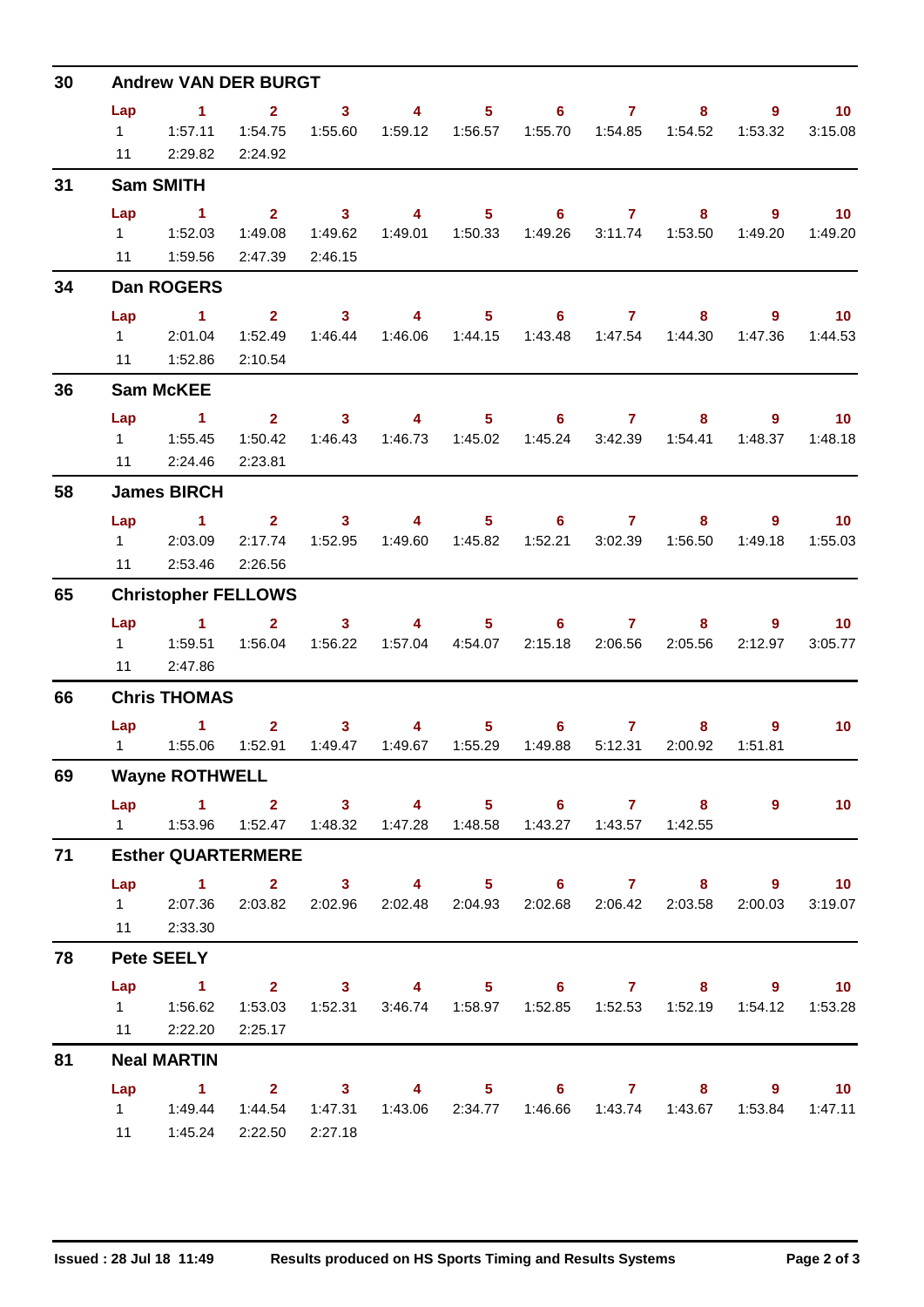| 86  | <b>Marshall GROVES</b> |                              |                |                                                                                                                                                                                                                                                                                                                                                                                                                         |                           |                  |                  |                           |                                             |             |                   |  |  |  |
|-----|------------------------|------------------------------|----------------|-------------------------------------------------------------------------------------------------------------------------------------------------------------------------------------------------------------------------------------------------------------------------------------------------------------------------------------------------------------------------------------------------------------------------|---------------------------|------------------|------------------|---------------------------|---------------------------------------------|-------------|-------------------|--|--|--|
|     | Lap                    | $\sim$ 1                     | 2 <sup>7</sup> | $\overline{\mathbf{3}}$                                                                                                                                                                                                                                                                                                                                                                                                 | $\overline{4}$            | $5 -$            | 6 <sup>1</sup>   | $\overline{7}$            | 8                                           | $9^{\circ}$ | 10 <sub>1</sub>   |  |  |  |
|     |                        |                              | 1:54.87        | 1:48.10                                                                                                                                                                                                                                                                                                                                                                                                                 |                           |                  |                  |                           | 1:46.01  1:44.42  1:45.02                   | 1:47.95     | 1:43.89           |  |  |  |
|     | 11                     | 1:44.33  1:59.03             |                | 2:33.61                                                                                                                                                                                                                                                                                                                                                                                                                 | 2:43.65                   |                  |                  |                           |                                             |             |                   |  |  |  |
| 91  |                        | <b>Robert HARRISON</b>       |                |                                                                                                                                                                                                                                                                                                                                                                                                                         |                           |                  |                  |                           |                                             |             |                   |  |  |  |
|     | Lap                    | $\sim$ 1                     | $\overline{2}$ | $\overline{\mathbf{3}}$                                                                                                                                                                                                                                                                                                                                                                                                 | $\overline{\mathbf{4}}$   | 5 <sup>1</sup>   | $6^{\circ}$      | $\overline{7}$            | 8                                           | 9           | 10                |  |  |  |
|     | $1 \quad$              | 1:49.99                      | 1:44.13        | 1:44.86                                                                                                                                                                                                                                                                                                                                                                                                                 | 1:44.79                   | 2:54.96          |                  |                           | 1:49.90  1:44.39  1:44.54                   | 1:45.41     | 1:43.09           |  |  |  |
|     | 11                     | 1:44.32                      |                |                                                                                                                                                                                                                                                                                                                                                                                                                         |                           |                  |                  |                           |                                             |             |                   |  |  |  |
| 101 |                        | <b>Stuart ROLFE</b>          |                |                                                                                                                                                                                                                                                                                                                                                                                                                         |                           |                  |                  |                           |                                             |             |                   |  |  |  |
|     | Lap                    | $\sim$ 1                     | $\overline{2}$ | $\overline{\mathbf{3}}$                                                                                                                                                                                                                                                                                                                                                                                                 | $\overline{4}$            |                  | $5 \t\t 6$       | 7 <sup>7</sup>            | 8                                           | $9^{\circ}$ | $\blacksquare$ 10 |  |  |  |
|     | $1 \quad$              | 2:02.28                      | 1:55.06        | 1:54.40                                                                                                                                                                                                                                                                                                                                                                                                                 |                           | 1:51.13  1:51.42 |                  |                           | 1:51.00  1:50.47  1:50.60                   | 1:53.92     | 1:50.48           |  |  |  |
|     | 11                     | 1:56.92                      | 3:04.18        | 2:48.42                                                                                                                                                                                                                                                                                                                                                                                                                 |                           |                  |                  |                           |                                             |             |                   |  |  |  |
| 124 | <b>Callum HOUCHEN</b>  |                              |                |                                                                                                                                                                                                                                                                                                                                                                                                                         |                           |                  |                  |                           |                                             |             |                   |  |  |  |
|     | Lap                    | $\sim$ 1 2                   |                | $\overline{\mathbf{3}}$                                                                                                                                                                                                                                                                                                                                                                                                 | $\overline{4}$            | $5 -$            | 6                | $\overline{7}$            | 8                                           | 9           | 10 <sup>°</sup>   |  |  |  |
|     | $1 \quad$              | 2:01.91                      | 1:53.76        | 1:51.12                                                                                                                                                                                                                                                                                                                                                                                                                 |                           |                  |                  |                           | 1:50.81  1:50.45  1:51.65  1:59.06  1:56.41 | 1:48.08     | 1:49.43           |  |  |  |
|     | 11                     | 1:53.59                      | 3:04.25        | 2:48.61                                                                                                                                                                                                                                                                                                                                                                                                                 |                           |                  |                  |                           |                                             |             |                   |  |  |  |
| 126 |                        | Paul COOK                    |                |                                                                                                                                                                                                                                                                                                                                                                                                                         |                           |                  |                  |                           |                                             |             |                   |  |  |  |
|     | Lap                    | $\sim$ 1                     |                | $2 \qquad \qquad 3$                                                                                                                                                                                                                                                                                                                                                                                                     | $\overline{\mathbf{4}}$   |                  | $5 - 1$<br>$6 -$ | $7 \pm 1$                 | 8                                           | 9           | 10 <sup>°</sup>   |  |  |  |
|     |                        |                              | 1:59.80        |                                                                                                                                                                                                                                                                                                                                                                                                                         | 2:44.91  1:53.11  2:12.27 |                  |                  |                           |                                             | 1:49.05     | 1:48.70           |  |  |  |
|     | 11                     | 2:21.00                      |                |                                                                                                                                                                                                                                                                                                                                                                                                                         |                           |                  |                  |                           |                                             |             |                   |  |  |  |
| 129 |                        | <b>Graeme CHATTEN</b>        |                |                                                                                                                                                                                                                                                                                                                                                                                                                         |                           |                  |                  |                           |                                             |             |                   |  |  |  |
|     | Lap                    | $\sim$ 1                     | $\overline{2}$ | 3 <sup>1</sup>                                                                                                                                                                                                                                                                                                                                                                                                          | $\overline{4}$            | 5 <sub>1</sub>   | $6 -$            | $\overline{7}$            | 8                                           | $9^{\circ}$ | 10 <sub>1</sub>   |  |  |  |
|     | $1 \quad$              | 2:04.48                      | 2:03.27        | 2:00.89                                                                                                                                                                                                                                                                                                                                                                                                                 | 2:01.74                   | 2:03.02          |                  |                           | 3:19.71  2:04.66  1:54.49                   | 1:55.80     | 2:01.62           |  |  |  |
|     | 11                     | 2:33.56                      | 2:43.13        |                                                                                                                                                                                                                                                                                                                                                                                                                         |                           |                  |                  |                           |                                             |             |                   |  |  |  |
| 169 |                        | <b>Simon CASSEY</b>          |                |                                                                                                                                                                                                                                                                                                                                                                                                                         |                           |                  |                  |                           |                                             |             |                   |  |  |  |
|     | Lap                    | $\sim$ $-1$                  |                | 3 <sup>1</sup><br>$\overline{\mathbf{2}}$ and $\overline{\mathbf{2}}$ and $\overline{\mathbf{2}}$ and $\overline{\mathbf{2}}$ and $\overline{\mathbf{2}}$ and $\overline{\mathbf{2}}$ and $\overline{\mathbf{2}}$ and $\overline{\mathbf{2}}$ and $\overline{\mathbf{2}}$ and $\overline{\mathbf{2}}$ and $\overline{\mathbf{2}}$ and $\overline{\mathbf{2}}$ and $\overline{\mathbf{2}}$ and $\overline{\mathbf{2}}$ a | $\overline{4}$            |                  | $5 \t\t 6$       | $\mathbf{7}$              | 8.                                          | 9           | 10 <sup>°</sup>   |  |  |  |
|     | $1 \quad$              | 2:06.53                      | 4:04.09        | 1:57.72                                                                                                                                                                                                                                                                                                                                                                                                                 |                           |                  |                  | 1:51.91  1:52.10  1:50.95 |                                             | 1:50.75     | 1:59.13           |  |  |  |
|     | 11                     | 2:33.24                      | 2:42.39        |                                                                                                                                                                                                                                                                                                                                                                                                                         |                           |                  |                  |                           |                                             |             |                   |  |  |  |
| 172 |                        | <b>Christopher HEATHCOTE</b> |                |                                                                                                                                                                                                                                                                                                                                                                                                                         |                           |                  |                  |                           |                                             |             |                   |  |  |  |
|     |                        | Lap 1                        |                | $\overline{\mathbf{2}}$ and $\overline{\mathbf{2}}$ and $\overline{\mathbf{2}}$ and $\overline{\mathbf{2}}$ and $\overline{\mathbf{2}}$ and $\overline{\mathbf{2}}$ and $\overline{\mathbf{2}}$ and $\overline{\mathbf{2}}$ and $\overline{\mathbf{2}}$ and $\overline{\mathbf{2}}$ and $\overline{\mathbf{2}}$ and $\overline{\mathbf{2}}$ and $\overline{\mathbf{2}}$ and $\overline{\mathbf{2}}$ a<br>3 <sup>1</sup> | $\overline{\mathbf{4}}$   | $5 -$            | 6 <sup>1</sup>   | $\mathbf{7}$              | 8                                           | $9^{\circ}$ | 10 <sup>°</sup>   |  |  |  |
|     | $1 \quad \Box$         | 2:03.55                      | 2:03.15        | 2:54.07                                                                                                                                                                                                                                                                                                                                                                                                                 |                           | 2:01.42  1:57.03 | 1:55.35          |                           | 1:56.58  1:52.02                            | 1:50.80     | 1:52.63           |  |  |  |
|     | 11                     | 3:00.07                      | 2:26.02        |                                                                                                                                                                                                                                                                                                                                                                                                                         |                           |                  |                  |                           |                                             |             |                   |  |  |  |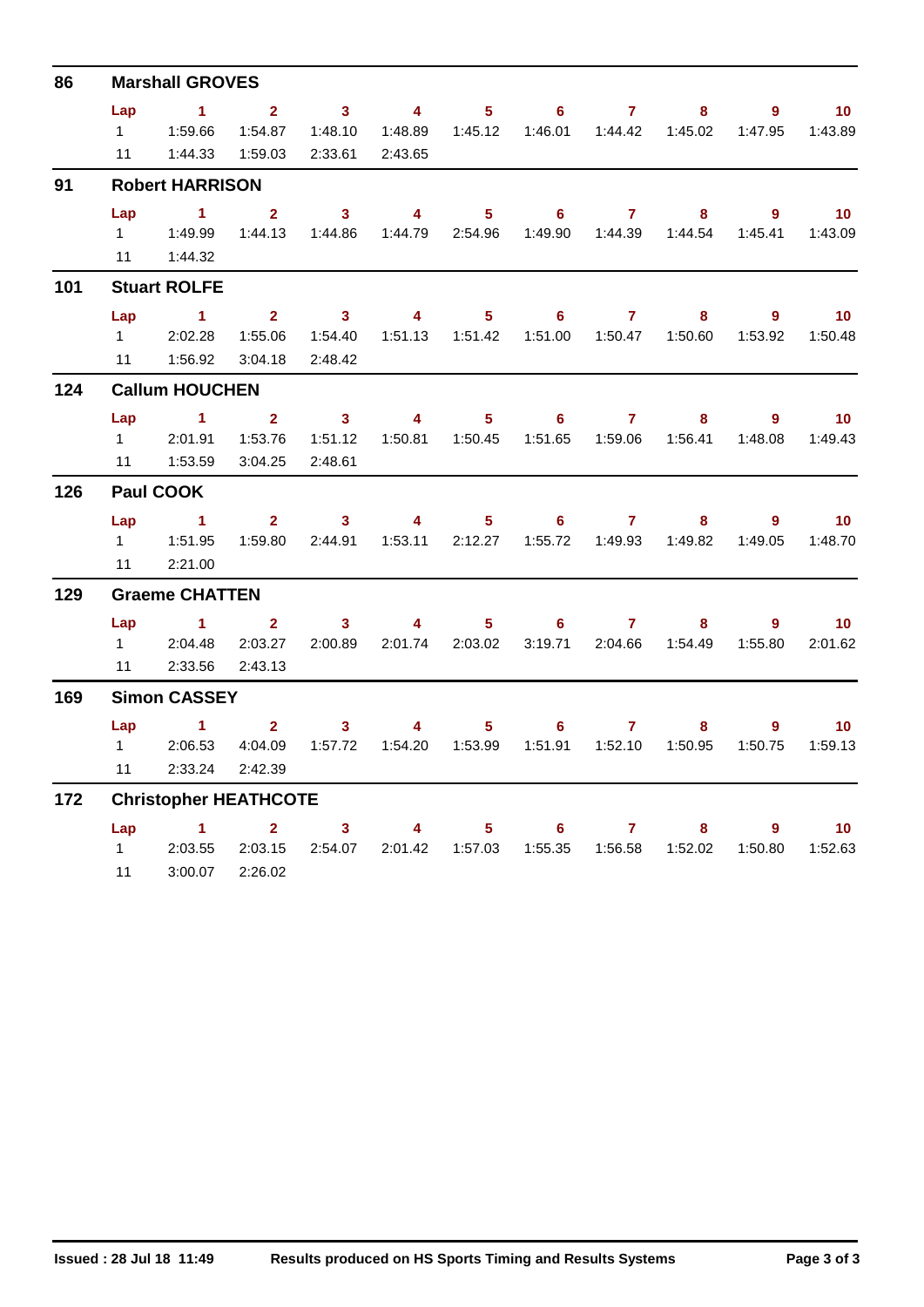# **RACE GR**

### **Cartek Roadsports Series**

**Race 8**

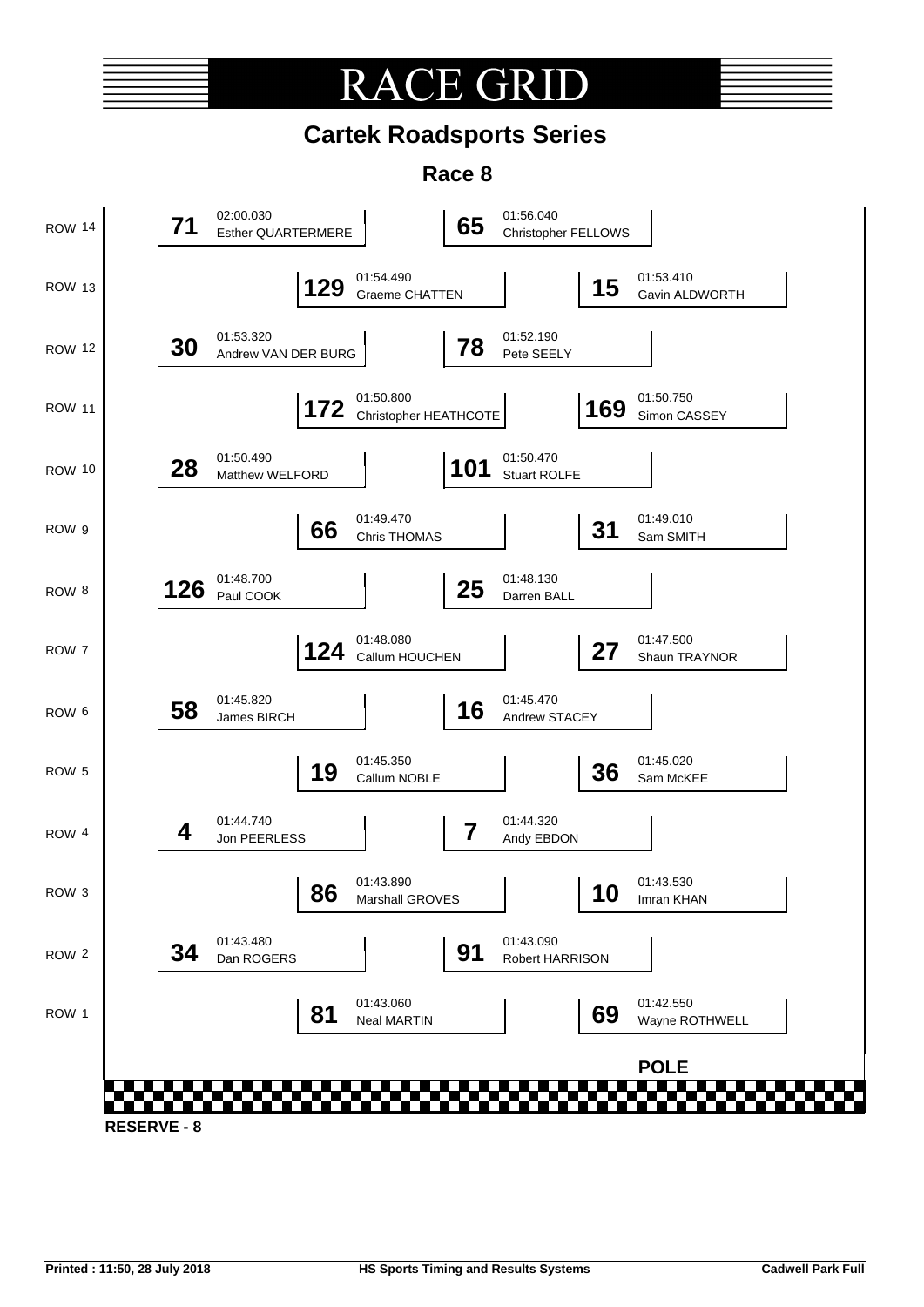

### **Provisional Results - Race 8**

| PI           | <b>No</b>             | <b>CI</b> | <b>Name</b>                                          | Car                           | Laps          | <b>Time</b> |            |  | Behind MPH Best Lap on MPH |                |       |  |
|--------------|-----------------------|-----------|------------------------------------------------------|-------------------------------|---------------|-------------|------------|--|----------------------------|----------------|-------|--|
| 1            | 69                    | в         | <b>Wayne ROTHWELL</b>                                | <b>Vauxhall VX220</b>         | 26            | 45:54.63    |            |  | 74.31 1:40.59              | 21             | 78.27 |  |
| $\mathbf{2}$ | 10                    | B         | Imran KHAN                                           | <b>BMW E36 328i</b>           | 26            | 46:16.03    | 21.40      |  | 73.74 1:41.39              | 15             | 77.65 |  |
| 3            | 25                    | в         | <b>Darren BALL</b>                                   | <b>BMW 330</b>                | 26            | 46:57.11    | 1:02.48    |  | 72.66 1:42.74              | 21             | 76.63 |  |
| 4            | $\overline{7}$        | Α         | <b>Andy EBDON/Paul WELLS</b>                         | Caterham Seven 310R           | 26            | 47:11.72    | 1:17.09    |  | 72.29 1:43.20              | 11             | 76.29 |  |
| 5            | 34                    | C         | Dan ROGERS                                           | Mazda MX5                     | 26            | 47:17.31    | 1:22.68    |  | 72.15 1:43.17              | 19             | 76.31 |  |
| 6            | 16                    | C         | <b>Andrew STACEY/James CAMERON</b>                   | <b>Mini Cooper S</b>          | 26            | 47:23.29    | 1:28.66    |  | 72.00 1:43.88              | 8              | 75.79 |  |
| 7            | 31                    | B         | <b>Sam SMITH</b>                                     | Mazda MX5                     | 26            | 47:23.76    | 1:29.13    |  | 71.98 1:43.88              | 12             | 75.79 |  |
| 8            | 58                    | B         | <b>James BIRCH/Chris MORTON</b>                      | <b>Vauxhall Corsa</b>         | 26            | 47:41.39    | 1:46.76    |  | 71.54 1:43.11              | 18             | 76.36 |  |
| 9            | 36                    | C         | <b>Sam McKEE/Adam MEALAND</b>                        | <b>BMW E36 328i</b>           | 25            | 46:12.26    | 1 Lap      |  | 71.00 1:43.71              | 7              | 75.92 |  |
| 10           | 19                    | в         | <b>Callum NOBLE</b>                                  | <b>BMW M3</b>                 | 25            | 46:15.48    | 1 Lap      |  | 70.92 1:43.68              | 8              | 75.94 |  |
| 11           | 27                    | C         | <b>Shaun TRAYNOR</b>                                 | <b>Tovota MR2 Mk2</b>         | 25            | 46:23.66    | 1 Lap      |  | 70.71 1:44.85              | 5              | 75.09 |  |
| 12           | 172                   | C         | <b>Christopher HEATHCOTE</b>                         | <b>Renault Clio 197</b>       | 25            | 46:43.10    | 1 Lap      |  | 70.22 1:46.40              | 21             | 74.00 |  |
| 13           | 66                    | C         | <b>Chris THOMAS</b>                                  | <b>Tovota MR2 Mk2</b>         | 25            | 46:44.65    | 1 Lap      |  | 70.18 1:45.97              | 9              | 74.30 |  |
| 14           | 124                   | C         | <b>Callum HOUCHEN/Adam READ</b>                      | <b>Renault Clio 172 / BMW</b> | 25            | 46:45.35    | 1 Lap      |  | 70.16 1:46.44              | 18             | 73.97 |  |
| 15           | 126                   | C         | <b>Paul COOK/Wayne LEWIS</b>                         | <b>Tovota MR2 Mk2 / Tovot</b> | 25            | 46:59.78    | 1 Lap      |  | 69.80 1:46.84              | 17             | 73.69 |  |
| 16           | 28                    | C         | <b>Matthew WELFORD</b>                               | <b>Tovota MR2 Mk2</b>         | 25            | 47:42.01    | 1 Lap      |  | 68.77 1:48.70              | 5              | 72.43 |  |
| 17           | 169                   | A         | <b>Simon CASSEY</b>                                  | Caterham 310R                 | 24            | 46:38.77    | 2 Laps     |  | 67.51 1:49.00              | 19             | 72.23 |  |
| 18           | 78                    | D         | <b>Pete SEELY</b>                                    | <b>Tovota MR2 Mk2</b>         | 24            | 47:06.54    | 2 Laps     |  | 66.85 1:51.52              | 20             | 70.60 |  |
| 19           | 15                    | C         | Gavin ALDWORTH/Jonathan GOMM                         | <b>Tovota MR2 Mk2 / Tovot</b> | 24            | 47:06.94    | 2 Laps     |  | 66.84 1:50.74              | 7              | 71.10 |  |
| 20           | 30                    | C         | <b>Andrew VAN DER BURGT</b>                          | <b>Tovota MR2</b>             | 24            | 47:40.19    | 2 Laps     |  | 66.06 1:52.37              | 6              | 70.06 |  |
| 21           | 86                    | A         | <b>Marshall GROVES</b>                               | <b>Vauxhall Vectra VR6</b>    | 24            | 48:02.84    | 2 Laps     |  | 65.55 1:41.23              | 11             | 77.78 |  |
| 22           | 71                    | D         | <b>Esther QUAINTMERE</b>                             | <b>Vauxhall Nova GTE</b>      | 23            | 46:20.18    | 3 Laps     |  | 65.13 1:52.88              | 12             | 69.75 |  |
| 23           | 129                   | D         | <b>Graeme CHATTEN/Jason CHATTEN</b>                  | Mazda MX5                     | 23            | 46:35.53    | 3 Laps     |  | 64.78 1:54.03              | 20             | 69.04 |  |
| 24           | 101                   | C         | <b>Stuart ROLFE/Clive WATSON</b>                     | <b>BMW 325Ti</b>              | 23            | 47:15.40    | 3 Laps     |  | 63.87 1:46.90              | 12             | 73.65 |  |
| 25           | 65                    | С         | <b>Christopher FELLOWS/Russell</b><br><b>DOUGLAS</b> | Ginetta G27                   | 22            | 46:57.59    | 4 Laps     |  | 61.47 1:52.70              | 6              | 69.86 |  |
|              | <b>Not-Classified</b> |           |                                                      |                               |               |             |            |  |                            |                |       |  |
|              | 81                    | B         | <b>Neal MARTIN</b>                                   | <b>Honda Civic</b>            | 24            | 42:28.20    | <b>DNF</b> |  | 74.15 1:40.79              | 22             | 78.11 |  |
|              | 4                     | B         | <b>Jon PEERLESS</b>                                  | <b>Honda Civic</b>            | 20            | 37:08.41    | <b>DNF</b> |  | 70.66 1:43.71              | 6              | 75.92 |  |
|              | 91                    | в         | <b>Robert HARRISON/Jordan FOX</b>                    | <b>Honda Civic</b>            | 18            | 32:26.44    | <b>DNF</b> |  | 72.81 1:41.38              | $\overline{7}$ | 77.66 |  |
|              | <b>Fastest Lap</b>    |           |                                                      |                               |               |             |            |  |                            |                |       |  |
|              | 69                    | в         | <b>Wayne ROTHWELL</b>                                | Vauxhall VX220                |               |             |            |  | 1:40.59                    | 21             | 78.27 |  |
|              | 86                    | A         | <b>Marshall GROVES</b>                               | <b>Vauxhall Vectra VR6</b>    |               |             |            |  | 1:41.23                    | 11             | 77.78 |  |
|              | 34                    | C         | Dan ROGERS                                           | Mazda MX5                     |               |             |            |  | 1:43.17                    | 19             | 76.31 |  |
|              | 78                    | D         | <b>Pete SEELY</b>                                    | <b>Toyota MR2 Mk2</b>         |               |             |            |  |                            |                | 70.60 |  |
|              |                       |           |                                                      |                               | 1:51.52<br>20 |             |            |  |                            |                |       |  |

Time penalties: 58 - 45s(short stop); 101 - 30s(did not stop during pit window); 27 & 126 - 5s(track limits); 4 - 15s(track limits)

| Weather / Track:<br>Overcast / Dry |                          |                                        |
|------------------------------------|--------------------------|----------------------------------------|
| <b>Start Time: 16:07</b>           | <b>Cadwell Park Full</b> | 28 Jul 18 16:59                        |
| <b>Clerk of Course:</b>            | Time Issued :            | <b>Chief Timekeeper: Terry Stevens</b> |

**THESE RESULTS REMAIN PROVISIONAL FOR A MINIMUM OF 30 MINUTES FROM THE TIME OF ISSUE AND UNTIL ALL JUDICIAL AND TECHNICAL MATTERS HAVE BEEN SETTLED.**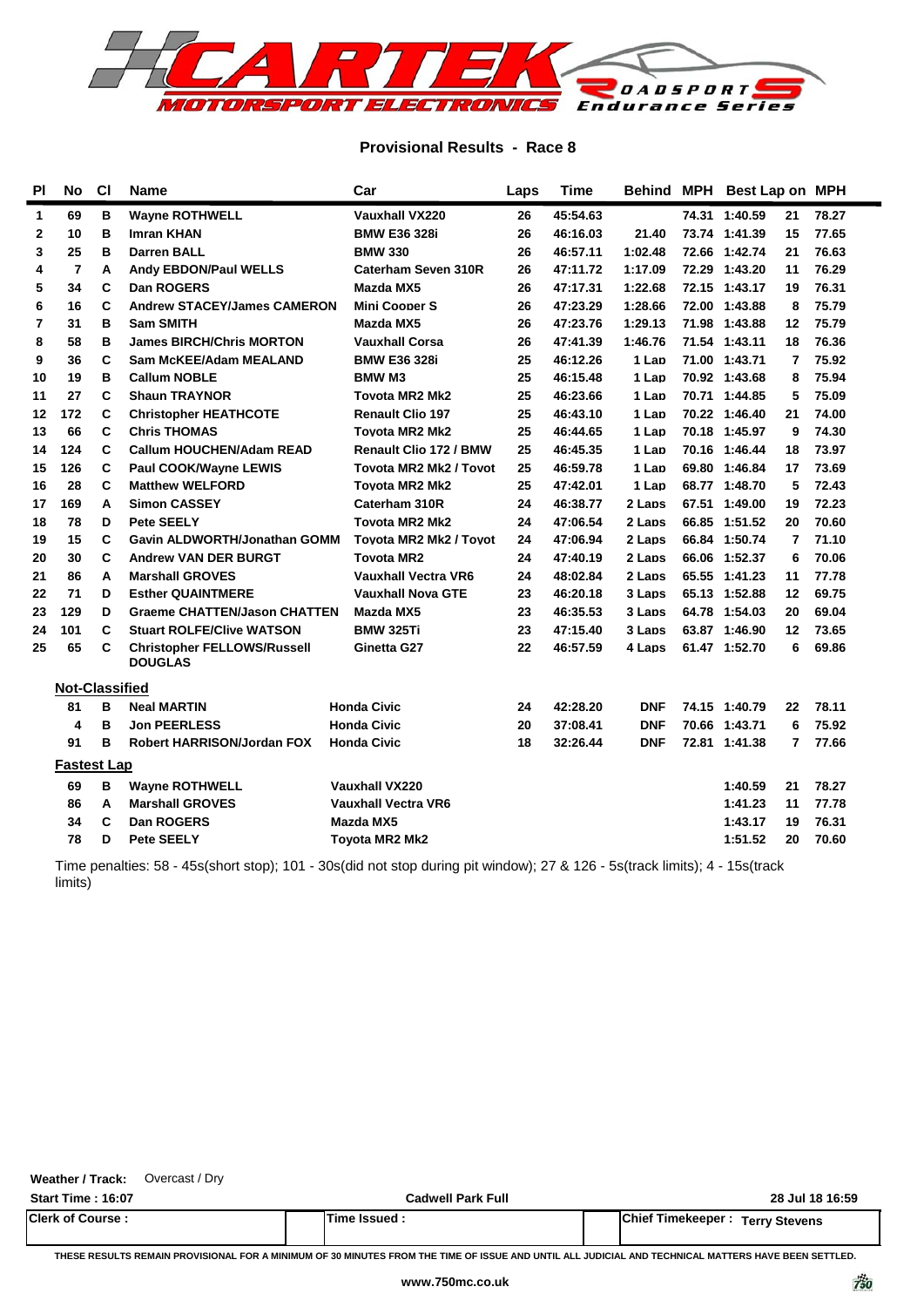# Lap Chart Cartek Roadsports Series - Race 8

|    | Lap 1       |                 | Lap2        |     | Lap <sub>3</sub> |     | Lap 4       |                 | Lap <sub>5</sub> |    | Lap6         |    | Lap 7          |    | Lap <sub>8</sub> |    | Lap <sub>9</sub> |    | Lap <sub>10</sub> |
|----|-------------|-----------------|-------------|-----|------------------|-----|-------------|-----------------|------------------|----|--------------|----|----------------|----|------------------|----|------------------|----|-------------------|
| No | Time        | No              | Time        | No  | Time             | No  | Time        | No              | Time             | No | Time         | No | Time           | No | Time             | No | Time             | No | Time              |
|    | 81 1:50.27  |                 | 81 3:32.26  |     | 81 5:13.50       | 81  | 6:54.87     |                 | 81 8:36.30       |    | 81 10:17.97  |    | 81 11:59.48    |    | 81 13:40.66      |    | 81 15:22.66      |    | 81 17:04.24       |
|    | 69 1:51.40  |                 | 91 3:34.21  | 91  | 5:16.35          | 91  | 6:58.52     | 91              | 8:40.07          |    | 91 10:22.17  |    | 71 12:01.31 *1 |    | 91 13:46.04      |    | 30 15:24.08 *1   |    | 169 17:07.71 *1   |
|    | 91 1:51.51  |                 | 69 3:34.98  | 69  | 5:17.51          | 69  | 6:59.10     |                 | 69 8:41.36       |    | 69 10:22.86  |    | 91 12:03.55    |    | 69 13:46.80      |    | 65 15:26.60 *1   |    | 69 17:09.71       |
|    | 10 1:53.36  |                 | 86 3:37.68  | 86  | 5:20.31          | 86  | 7:02.75     | 86              | 8:44.64          |    | 86 10:26.52  |    | 69 12:04.03    |    | 86 13:50.93      |    | 69 15:27.85      |    | 86 17:15.15       |
|    | 86 1:53.84  | 10 <sup>1</sup> | 3:38.70     | 10. | 5:22.00          | 10  | 7:04.84     | 10 <sup>1</sup> | 8:46.97          |    | 10 10:29.72  |    | 86 12:07.83    |    | 10 13:53.78      |    | 91 15:28.46      |    | 78 17:15.81 *1    |
|    | 4 1:55.06   |                 | 3:39.72     | 4   | 5:24.65          | 4   | 7:10.53     | 4               | 8:55.67          |    | 4 10:39.38   |    | 10 12:11.72    |    | 129 13:56.76 *1  |    | 86 15:32.72      |    | 10 17:18.00       |
| 7  | 1:55.38     | 7               | 3:40.43     |     | 5.25.14          | 7   | 7:11.18     | 7               | 8:55.92          |    | 7 10:39.66   |    | 4 12:23.78     |    | 71 13:58.92 *1   |    | 10 15:35.64      |    | 30 17:19.78 *1    |
|    | 34 1:56.57  |                 | 34 3:41.21  | 34  | 5:25.99          | 34  | 7:11.18     | 58              | 8:56.51          |    | 58 10:40.77  |    | 7 12:23.93     |    | 4 14:08.15       |    | 129 15:52.45 *1  |    | 65 17:20.49 *1    |
|    | 36 1:57.12  |                 | 36 3:41.93  | 36  | 5:26.47          | 58  | 7:12.26     |                 | 34 8:57.40       |    | 34 10:41.94  |    | 58 12:24.03    |    | 7 14:08.27       |    | 4 15:53.11       |    | 7 17:37.72        |
|    | 19 1:57.94  |                 | 19 3:42.50  | 58  | 5:27.34          | 36  | 7:12.28     | 19              | 8:58.55          |    | 19 10:42.51  |    | 34 12:25.59    |    | 58 14:08.82      | 7  | 15:53.25         |    | 4 17:38.91        |
|    | 58 1:58.38  |                 | 58 3:42.98  | 19  | 5:28.67          | 19  | 7:13.46     | 36              | 8:58.87          |    | 25 10:43.17  |    | 19 12:26.50    |    | 34 14:09.91      |    | 71 15:53.50 *1   |    | 58 17:38.95       |
|    | 27 1:59.25  | 25              | 3:45.29     | 25  | 5:29.01          | 25  | 7:13.65     |                 | 25 8:59.13       |    | 36 10:44.03  |    | 25 12:26.85    |    | 19 14:10.18      |    | 58 15:53.69      |    | 25 17:41.25       |
|    | 16 1:59.49  |                 | 27 3:45.47  | 27  | 5:31.03          | 27  | 7:17.24     | 27              | 9:02.09          |    | 16 10:47.16  |    | 36 12:27.74    |    | 25 14:10.67      |    | 19 15:54.93      |    | 19 17:41.49       |
|    | 25 2:00.94  |                 | 16 3:46.74  |     | 16 5:32.77       | 16  | 7:17.46     | 16              | 9:02.40          |    | 27 10:49.87  |    | 16 12:31.13    |    | 36 14:11.62      |    | 25 15:55.41      |    | 36 17:43.01       |
|    | 124 2:01.11 |                 | 124 3:50.30 | 31  | 5:38.12          | 31  | 7:23.65     | 31              | 9:08.75          |    | 31 10:53.44  |    | 27 12:35.53    |    | 16 14:15.01      |    | 34 15:56.31      |    | 16 17:43.61       |
|    | 31 2:02.25  |                 | 31 3:50.59  |     | 124 5:39.72      |     | 124 7:27.93 |                 | 124 9:16.67      |    | 66 11:04.92  |    | 31 12:38.23    |    | 27 14:21.16      |    | 36 15:56.84      |    | 129 17:52.48 *1   |
|    | 126 2:02.32 |                 | 126 3:51.39 |     | 126 5:40.18      | 66  | 7:28.71     |                 | 66 9:16.95       |    | 124 11:05.76 |    | 66 12:52.36    |    | 31 14:22.72      |    | 16 15:58.95      |    | 27 17:55.01       |
|    | 66 2:03.21  |                 | 66 3:52.03  |     | 66 5:40.74       | 126 | 7:29.23     |                 | 126 9:18.58      |    | 126 11:08.15 |    | 124 12:53.70   |    | 66 14:38.98      |    | 27 16:06.73      |    | 71 17:55.99 *1    |
|    | 28 2:04.16  |                 | 28 3:53.90  |     | 28 5:43.52       | 28  | 7:32.92     |                 | 28 9:21.62       |    | 172 11:13.47 |    | 126 12:58.63   |    | 124 14:41.29     |    | 31 16:06.85      |    | 124 18:18.07      |
|    | 172 2:04.69 |                 | 172 3:54.62 |     | 172 5:44.58      |     | 172 7:33.47 |                 | 172 9:21.80      |    | 28 11:14.19  |    | 172 13:00.32   |    | 126 14:49.30     |    | 66 16:24.95      |    | 91 18:23.71       |
|    | 101 2:05.16 |                 | 101 3:55.54 |     | 101 5:45.18      |     | 101 7:33.80 |                 | 101 9:22.38      |    | 101 11:14.41 |    | 101 13:02.91   |    | 172 14:49.55     |    | 124 16:29.52     |    | 172 18:27.55      |
|    | 78 2:06.98  |                 | 15 4:00.27  | 15  | 5:51.81          | 15  | 7:43.97     |                 | 15 9:35.85       |    | 15 11:27.10  |    | 28 13:02.94    |    | 101 14:50.23     |    | 126 16:37.68     |    | 101 18:29.50      |
|    | 15 2:07.13  |                 | 78 4:02.42  |     | 169 5:56.39      |     | 169 7:49.29 |                 | 169 9:40.93      |    | 169 11:33.54 |    | 15 13:17.84    |    | 28 14:52.56      |    | 172 16:38.00     |    | 28 18:31.22       |
|    | 169 2:08.76 |                 | 169 4:02.54 | 78  | 5:58.19          | 78  | 7:51.41     |                 | 78 9:43.63       |    | 78 11:36.02  |    | 169 13:25.06   |    | 15 15:09.32      |    | 101 16:38.65     |    |                   |
|    | 30 2:10.33  |                 | 30 4:04.05  | 30  | 5:58.88          | 30  | 7:51.98     |                 | 30 9:44.96       |    | 30 11:37.33  |    | 78 13:28.94    |    | 169 15:15.47     |    | 28 16:41.94      |    |                   |
|    | 65 2:12.02  |                 | 65 4:06.57  | 65  | 6:01.02          | 65  | 7:54.80     |                 | 65 9:47.85       |    | 65 11:40.55  |    | 30 13:30.07    |    | 78 15:21.89      |    | 15 17:00.64      |    |                   |
|    | 129 2:13.14 |                 | 129 4:12.64 |     | 129 6:10.35      | 129 | 8:07.07     |                 | 129 10:02.83     |    | 129 11:59.31 |    | 65 13:33.46    |    |                  |    |                  |    |                   |
|    | 71 2:15.23  |                 | 71 4:13.71  |     | 71 6:11.76       |     | 71 8:08.76  |                 | 71 10:05.02      |    |              |    |                |    |                  |    |                  |    |                   |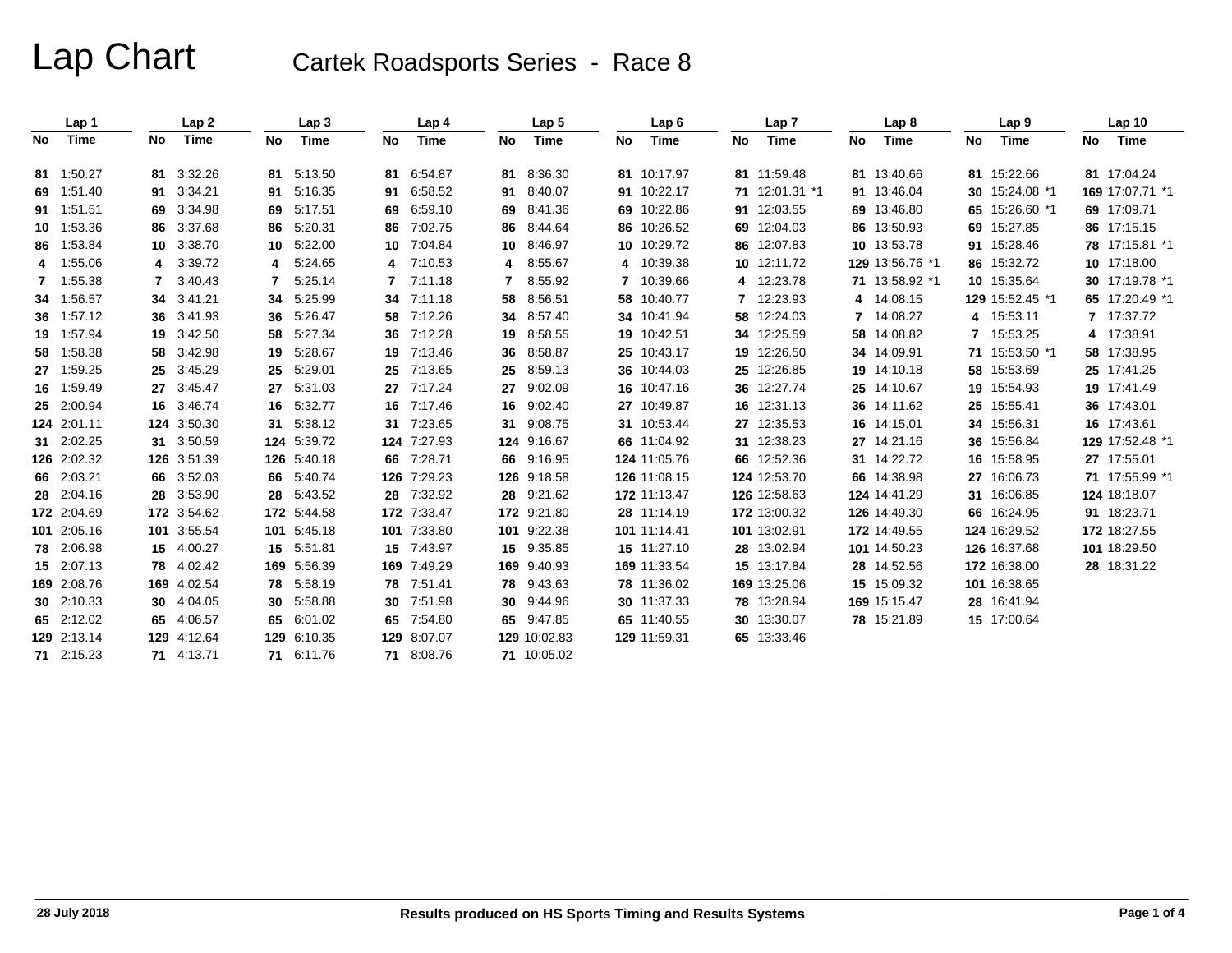# Lap Chart Cartek Roadsports Series - Race 8

| Lap 11          | Lap 12          | Lap <sub>13</sub> | Lap 14          | Lap <sub>15</sub> | Lap 16          | Lap 17          | Lap 18          | Lap 19          | Lap 20          |
|-----------------|-----------------|-------------------|-----------------|-------------------|-----------------|-----------------|-----------------|-----------------|-----------------|
| Time<br>No      | Time<br>No      | Time<br>No        | Time<br>No      | Time<br>No        | Time<br>No      | Time<br>No      | Time<br>No      | Time<br>No      | Time<br>No      |
|                 |                 |                   |                 |                   |                 |                 |                 |                 |                 |
| 81 18:47.54     | 81 20:29.42     | 81 22:12.37       | 81 23:53.74     | 69 27:02.05       | 69 28:42.79     | 69 30:23.86     | 69 32:05.82     | 69 33:47.23     | 69 35:34.21     |
| 15 18:53.09 *1  | 58 20:35.27 *1  | 28 22:12.37 *1    | 58 24:10.84 *1  | 81 27:03.31       | 66 28:43.00 *1  | 66 30:30.14 *1  | 81 32:14.54     | 81 33:56.53     | 81 35:38.12     |
| 86 18:56.38     | 25 20:41.94 *1  | 15 22:13.65 *2    | 169 24:11.02 *2 | 129 27:05.34 *2   | 124 28:44.38 *1 | 172 30:30.96 *1 | 66 32:17.56 *1  | 30 33:57.83 *2  | 78 35:38.67 *2  |
| 10 19:00.24     | 10 20:42.11     | 169 22:19.60 *2   | 78 24:12.43 *2  | 126 27:05.55 *1   | 81 28:49.90     | 124 30:31.62 *1 | 172 32:17.99 *1 | 66 34:04.24 *1  | 15 35:41.39 *2  |
| 34 19:03.91 *1  | 34 20:52.06 *1  | 30 22:23.84 *2    | 25 24:14.79 *1  | 91 27:11.19       | 126 28:53.20 *1 | 81 30:31.71     | 124 32:18.89 *1 | 172 34:04.79 *1 | 10 35:47.87     |
| 31 19:05.25 *1  | 31 20:54.57 *1  | 58 22:24.53 *1    | 15 24:16.44 *2  | 10 27:14.44       | 91 28:56.35     | 71 30:39.66 *2  | 10 32:22.94     | 124 34:05.33 *1 | 66 35:50.93 *1  |
| 78 19:08.40 *1  | 27 20:59.75 *1  | 25 22:29.94 *1    | 7 24:20.30 *1   | 28 27:20.26 *1    | 10 28:57.00     | 91 30:39.71     | 91 32:26.44     | 10 34:05.35     | 65 35:50.99 *3  |
| 30 19:13.35 *1  | 78 21:00.25 *1  | 16 22:30.62 *1    | 34 24:22.57 *1  | 65 27:24.51 *2    | 129 29:03.03 *2 | 10 30:40.33     | 126 32:28.64 *1 | 86 34:10.86 *1  | 172 35:52.94 *1 |
| 65 19:14.20 *1  | 36 21:12.81     | 7 22:32.31 *1     | 30 24:23.90 *2  | 86 27:24.93       | 28 29:10.34 *1  | 126 30:41.80 *1 | 71 32:32.99 *2  | 126 34:15.70 *1 | 124 35:53.51 *1 |
| 7 19:20.92      | 4 21:20.57      | 34 22:35.67 *1    | 31 24:24.17 *1  | 101 27:29.45      | 101 29:17.97    | 129 30:57.79 *2 | 28 32:49.11 *1  | 71 34:29.20 *2  | 30 35:54.15 *2  |
| 36 19:28.63     | 19 21:24.16     | 31 22:38.45 *1    | 16 24:24.27 *1  | 36 27:39.70       | 58 29:27.60     | 28 30:59.85 *1  | 129 32:52.69 *2 | 58 34:38.73     | 126 36:02.66 *1 |
| 16 19:29.05     | 124 21:27.87 *1 | 27 22:52.81 *1    | 19 24:38.14 *1  | 58 27:40.65       | 25 29:28.46     | 101 31:08.10    | 58 32:55.42     | 28 34:39.26 *1  | 86 36:18.25 *1  |
| 4 19:36.57      | 66 21:34.40 *1  | 36 22:56.65       | 27 24:38.52 *1  | 25 27:42.85       | 65 29:31.08 *2  | 58 31:12.31     | 25 32:56.65     | 25 34:39.76     | 58 36:23.20     |
| 19 19:39.38     | 126 21:41.88 *1 | 65 22:58.96 *2    | 36 24:41.32     | 7 27:50.90        | 36 29:34.30     | 25 31:13.05     | 7 33:03.25      | 7 34:46.78      | 25 36:24.75     |
| 66 19:42.71 *1  | 71 21:47.91 *1  | 129 23:00.04 *2   | 172 25:02.88 *1 | 34 27:51.83       | 7 29:34.57      | 7 31:19.04      | 34 33:06.61     | 129 34:47.33 *2 | 71 36:26.01 *2  |
| 126 19:49.00 *1 | 91 21:55.11     | 4 23:05.74        | 129 25:07.12 *2 | 31 27:54.79       | 86 29:35.60     | 34 31:23.04     | 16 33:10.93     | 34 34:49.78     | 28 36:29.37 *1  |
| 129 19:49.97 *1 | 69 21:56.15     | 66 23:21.06 *1    | 66 25:07.91 *1  | 169 27:54.90 *1   | 34 29:35.94     | 36 31:25.20     | 36 33:13.10     | 16 34:55.17     | 7 36:30.01      |
| 71 19:51.42 *1  | 86 22:00.14     | 124 23:22.51 *1   | 124 25:10.88 *1 | 16 27:54.90       | 31 29:39.01     | 31 31:25.33     | 31 33:13.53     | 31 34:58.57     | 34 36:33.41     |
| 69 20:10.84     | 172 22:02.70    | 126 23:30.11 *1   | 65 25:14.32 *2  | 78 28:05.75 *1    | 16 29:39.67     | 16 31:25.37     | 4 33:24.09      | 36 35:00.33     | 16 36:40.26     |
| 91 20:12.04     | 101 22:04.28    | 69 23:37.44       | 126 25:17.48 *1 | 4 28:06.61        | 169 29:46.05 *1 | 169 31:37.23 *1 | 169 33:28.08 *1 | 4 35:08.68      | 129 36:41.98 *2 |
| 172 20:15.06    |                 | 91 23:40.29       | 69 25:18.21     | 15 28:07.14 *1    | 4 29:53.27      | 65 31:38.26 *2  | 27 33:34.63     | 169 35:18.39 *1 | 31 36:42.62     |
| 101 20:17.38    |                 | 71 23:40.79 *1    | 28 25:21.16 *1  | 27 28:10.13       | 27 29:57.35     | 4 31:38.86      | 19 33:34.86     | 19 35:19.74     | 101 36:43.09 *2 |
| 28 20:21.12     |                 | 86 23:47.68       | 91 25:24.19     | 19 28:14.10       | 78 29:59.26 *1  | 27 31:44.37     | 65 33:44.91 *2  | 27 35:21.20     | 36 36:47.20     |
| 169 20:23.70 *1 |                 | 10 23:48.33       | 86 25:31.39     | 30 28:14.30 *1    | 19 29:59.85     | 19 31:44.97     | 78 33:45.10 *1  |                 | 169 37:07.39 *1 |
|                 |                 | 101 23:51.86      | 10 25:33.05     | 71 28:40.78 *1    | 15 29:59.91 *1  | 78 31:51.98 *1  | 15 33:45.71 *1  |                 | 19 37:07.86     |
|                 |                 |                   | 71 25:34.73 *1  | 172 28:42.44      | 30 30:08.30 *1  | 15 31:53.90 *1  |                 |                 | 4 37:08.41      |
|                 |                 |                   | 101 25:39.86    |                   |                 | 86 31:56.15     |                 |                 | 27 37:08.92     |
|                 |                 |                   | 58 25:55.94     |                   |                 | 30 32:02.88 *1  |                 |                 |                 |
|                 |                 |                   | 25 25:59.03     |                   |                 |                 |                 |                 |                 |
|                 |                 |                   | 169 26:02.08 *1 |                   |                 |                 |                 |                 |                 |
|                 |                 |                   | 7 26:06.35      |                   |                 |                 |                 |                 |                 |
|                 |                 |                   | 34 26:07.42     |                   |                 |                 |                 |                 |                 |
|                 |                 |                   | 31 26:08.33     |                   |                 |                 |                 |                 |                 |
|                 |                 |                   | 16 26:09.36     |                   |                 |                 |                 |                 |                 |
|                 |                 |                   | 15 26:13.30 *1  |                   |                 |                 |                 |                 |                 |
|                 |                 |                   | 78 26:13.58 *1  |                   |                 |                 |                 |                 |                 |
|                 |                 |                   | 4 26:14.00      |                   |                 |                 |                 |                 |                 |
|                 |                 |                   | 30 26:19.69 *1  |                   |                 |                 |                 |                 |                 |
|                 |                 |                   | 27 26:24.32     |                   |                 |                 |                 |                 |                 |
|                 |                 |                   | 19 26:27.66     |                   |                 |                 |                 |                 |                 |
|                 |                 |                   | 172 26:54.40    |                   |                 |                 |                 |                 |                 |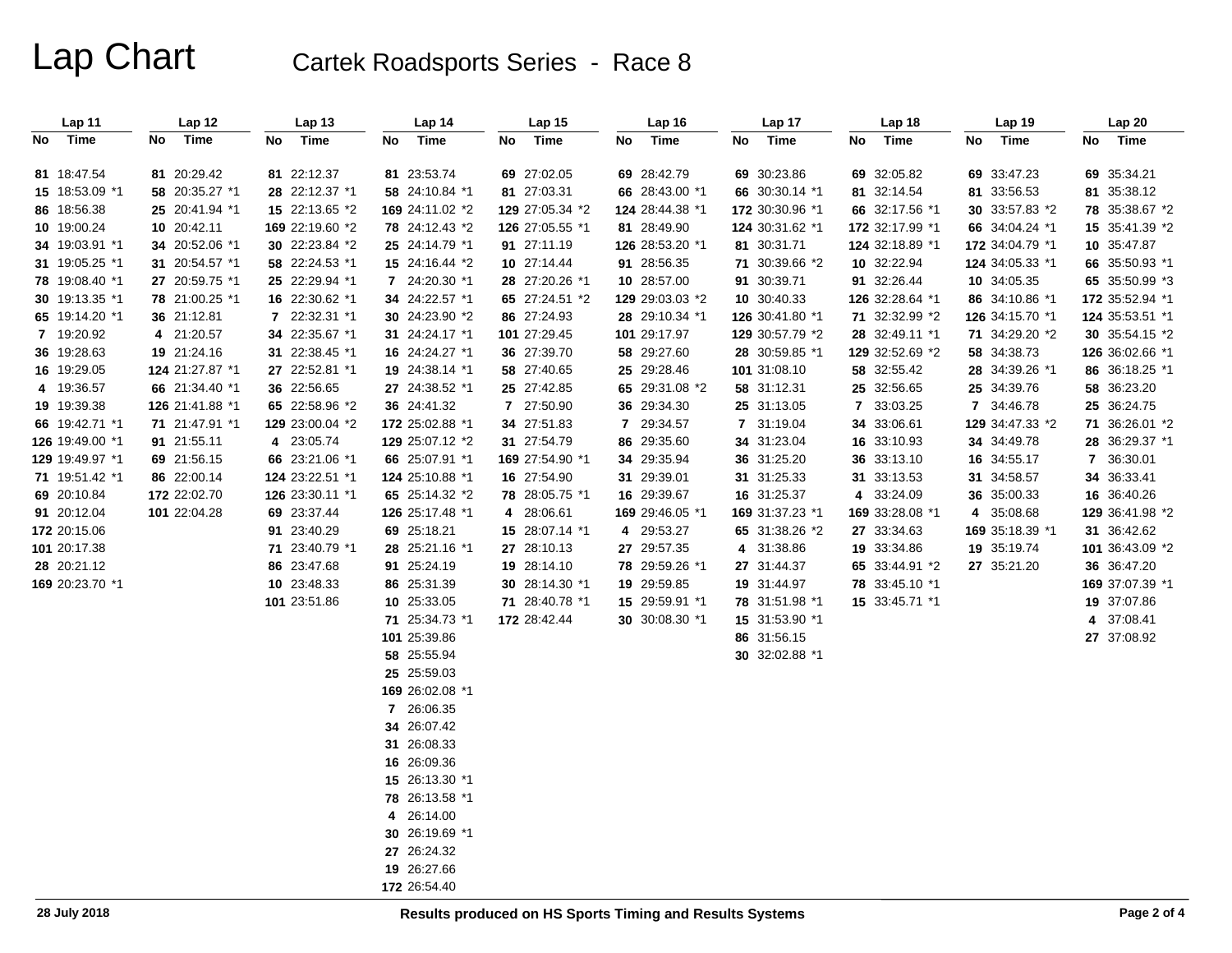26:55.55 26:57.66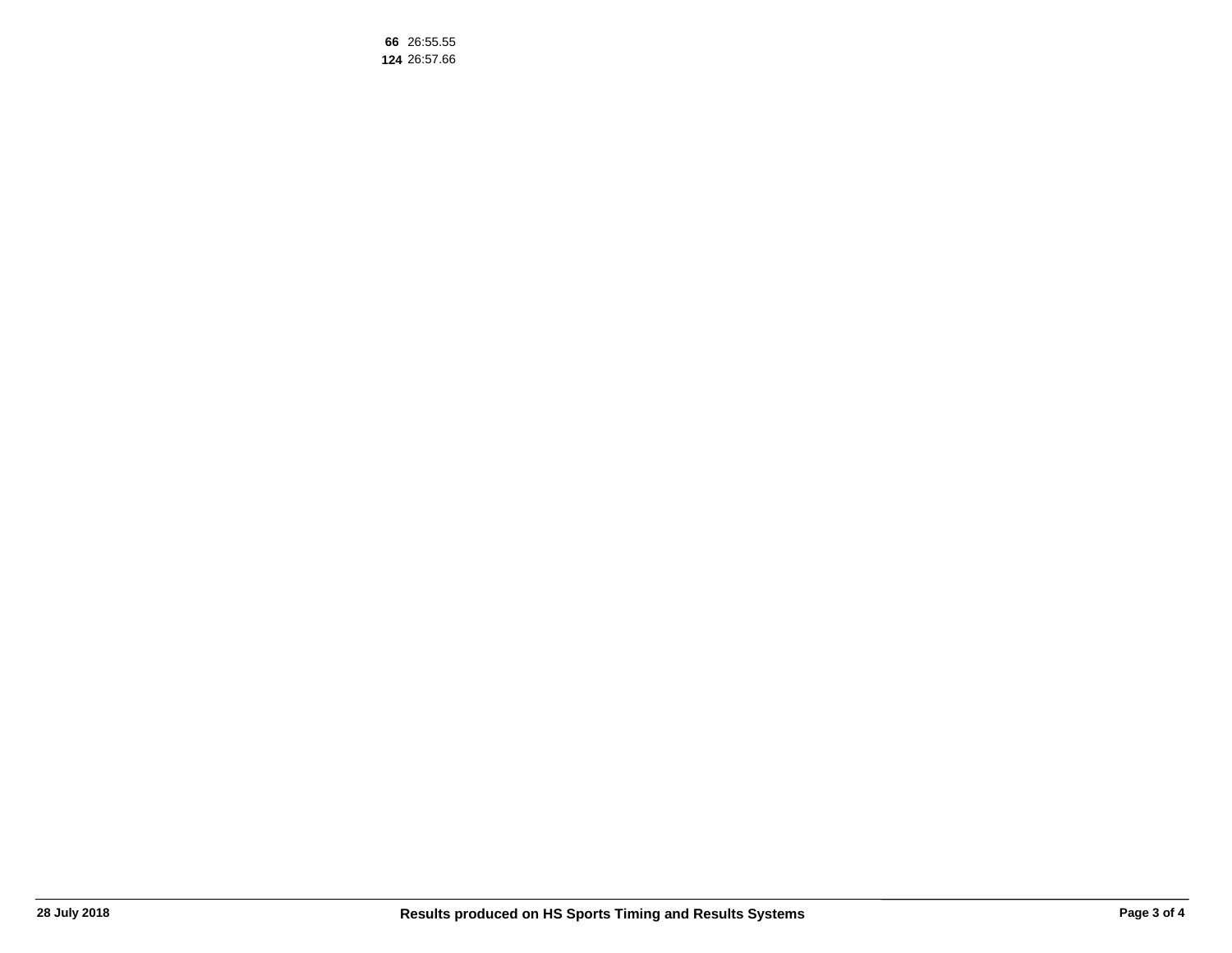# Lap Chart Cartek Roadsports Series - Race 8

|    | Lap21           |    | Lap22           |    | Lap23           |    | Lap24           |    | Lap25           |    | Lap <sub>26</sub> |    | Lap 27 |    | Lap <sub>28</sub> |    | Lap29 |    | Lap30 |
|----|-----------------|----|-----------------|----|-----------------|----|-----------------|----|-----------------|----|-------------------|----|--------|----|-------------------|----|-------|----|-------|
| No | Time            | No | Time            | No | Time            | No | Time            | No | Time            | No | Time              | No | Time   | No | Time              | No | Time  | No | Time  |
|    |                 |    |                 |    |                 |    |                 |    |                 |    |                   |    |        |    |                   |    |       |    |       |
|    | 69 37:14.80     |    | 69 38:57.24     |    | 69 40:38.45     |    | 69 42:20.34     |    | 69 44:06.93     |    | 69 45:54.63       |    |        |    |                   |    |       |    |       |
|    | 81 37:19.32     |    | 169 38:58.37 *2 |    | 86 40:41.18 *2  |    | 81 42:28.20     |    | 36 44:08.82 *1  |    | 36 46:12.26 *1    |    |        |    |                   |    |       |    |       |
|    | 10 37:30.40     |    | 81 39:00.11     |    | 19 40:42.21 *1  |    | 129 42:28.67 *3 |    | 71 44:17.58 *3  |    | 19 46:15.48 *1    |    |        |    |                   |    |       |    |       |
|    | 78 37:31.94 *2  |    | 10 39:12.15     |    | 81 40:43.55     |    | 27 42:31.29 *1  |    | 27 44:22.62 *1  |    | 10 46:16.03       |    |        |    |                   |    |       |    |       |
|    | 15 37:33.62 *2  |    | 78 39:23.46 *2  |    | 27 40:43.57 *1  |    | 19 42:31.47 *1  |    | 19 44:23.41 *1  |    | 71 46:20.18 *3    |    |        |    |                   |    |       |    |       |
|    | 66 37:37.11 *1  |    | 66 39:23.62 *1  |    | 169 40:48.22 *2 |    | 10 42:37.50     |    | 10 44:25.80     |    | 27 46:23.66 *1    |    |        |    |                   |    |       |    |       |
|    | 172 37:39.98 *1 |    | 15 39:25.65 *2  |    | 101 40:49.38 *3 |    | 169 42:40.20 *2 |    | 65 44:28.57 *4  |    | 129 46:35.53 *3   |    |        |    |                   |    |       |    |       |
|    | 124 37:40.53 *1 |    | 172 39:26.38 *1 |    | 10 40:53.91     |    | 101 42:45.16 *3 |    | 129 44:30.79 *3 |    | 169 46:38.77 *2   |    |        |    |                   |    |       |    |       |
|    | 30 37:49.38 *2  |    | 124 39:26.98 *1 |    | 66 41:09.69 *1  |    | 66 42:58.08 *1  |    | 169 44:36.76 *2 |    | 172 46:43.10 *1   |    |        |    |                   |    |       |    |       |
|    | 126 37:49.62 *1 |    | 126 39:37.03 *1 |    | 172 41:13.62 *1 |    | 172 43:01.67 *1 |    | 101 44:43.43 *3 |    | 66 46:44.65 *1    |    |        |    |                   |    |       |    |       |
|    | 65 37:55.93 *3  |    | 30 39:44.81 *2  |    | 124 41:14.45 *1 |    | 124 43:02.22 *1 |    | 66 44:48.86 *1  |    | 124 46:45.35 *1   |    |        |    |                   |    |       |    |       |
|    | 58 38:06.31     |    | 58 39:51.25     |    | 78 41:17.09 *2  |    | 86 43:08.12 *2  |    | 172 44:49.79 *1 |    | 25 46:57.11       |    |        |    |                   |    |       |    |       |
|    | 25 38:07.49     |    | 25 39:52.35     |    | 15 41:18.51 *2  |    | 78 43:10.16 *2  |    | 124 44:50.67 *1 |    | 65 46:57.59 *4    |    |        |    |                   |    |       |    |       |
|    | 7 38:14.22      |    | 7 39:59.82      |    | 126 41:24.24 *1 |    | 15 43:10.76 *2  |    | 126 45:01.55 *1 |    | 126 46:59.78 *1   |    |        |    |                   |    |       |    |       |
|    | 34 38:20.05     |    | 65 40:01.94 *3  |    | 58 41:35.74     |    | 126 43:11.45 *1 |    | 78 45:05.57 *2  |    | 78 47:06.54 *2    |    |        |    |                   |    |       |    |       |
|    | 28 38:22.25 *1  |    | 34 40:03.87     |    | 25 41:36.48     |    | 58 43:20.39     |    | 15 45:06.00 *2  |    | 15 47:06.94 *2    |    |        |    |                   |    |       |    |       |
|    | 71 38:22.76 *2  |    | 16 40:11.26     |    | 30 $41:42.18*2$ |    | 25 43:21.28     |    | 58 45:06.28     |    | 7 47:11.72        |    |        |    |                   |    |       |    |       |
|    | 16 38:25.05     |    | 28 40:11.27 *1  |    | 7 41:43.06      |    | 7 43:31.34      |    | 25 45:07.64     |    | 101 47:15.40 *3   |    |        |    |                   |    |       |    |       |
|    | 31 38:27.49     |    | 31 40:11.63     |    | 34 41:48.86     |    | 34 43:36.25     |    | 7 45:19.10      |    | 34 47:17.31       |    |        |    |                   |    |       |    |       |
|    | 86 38:29.00 *1  |    | 71 40:17.56 *2  |    | 16 41:56.32     |    | 30 43:39.51 *2  |    | 34 45:26.62     |    | 16 47:23.29       |    |        |    |                   |    |       |    |       |
|    | 36 38:35.04     |    | 36 40:22.36     |    | 31 41:57.56     |    | 16 43:42.87     |    | 16 45:33.78     |    | 31 47:23.76       |    |        |    |                   |    |       |    |       |
|    | 129 38:38.77 *2 |    | 129 40:32.80 *2 |    | 28 42:01.52 *1  |    | 31 43:45.36     |    | 31 45:35.71     |    | 30 47:40.19 *2    |    |        |    |                   |    |       |    |       |
|    | 101 38:51.06 *2 |    |                 |    | 65 42:07.36 *3  |    | 28 43:52.43 *1  |    | 30 45:40.12 *2  |    | 58 47:41.39       |    |        |    |                   |    |       |    |       |
|    | 19 38:54.02     |    |                 |    | 36 42:15.65     |    |                 |    | 86 45:46.20 *2  |    | 28 47:42.01 *1    |    |        |    |                   |    |       |    |       |
|    | 27 38:55.69     |    |                 |    | 71 42:15.77 *2  |    |                 |    | 28 45:47.73 *1  |    | 86 48:02.84 *2    |    |        |    |                   |    |       |    |       |
|    |                 |    |                 |    |                 |    |                 |    |                 |    |                   |    |        |    |                   |    |       |    |       |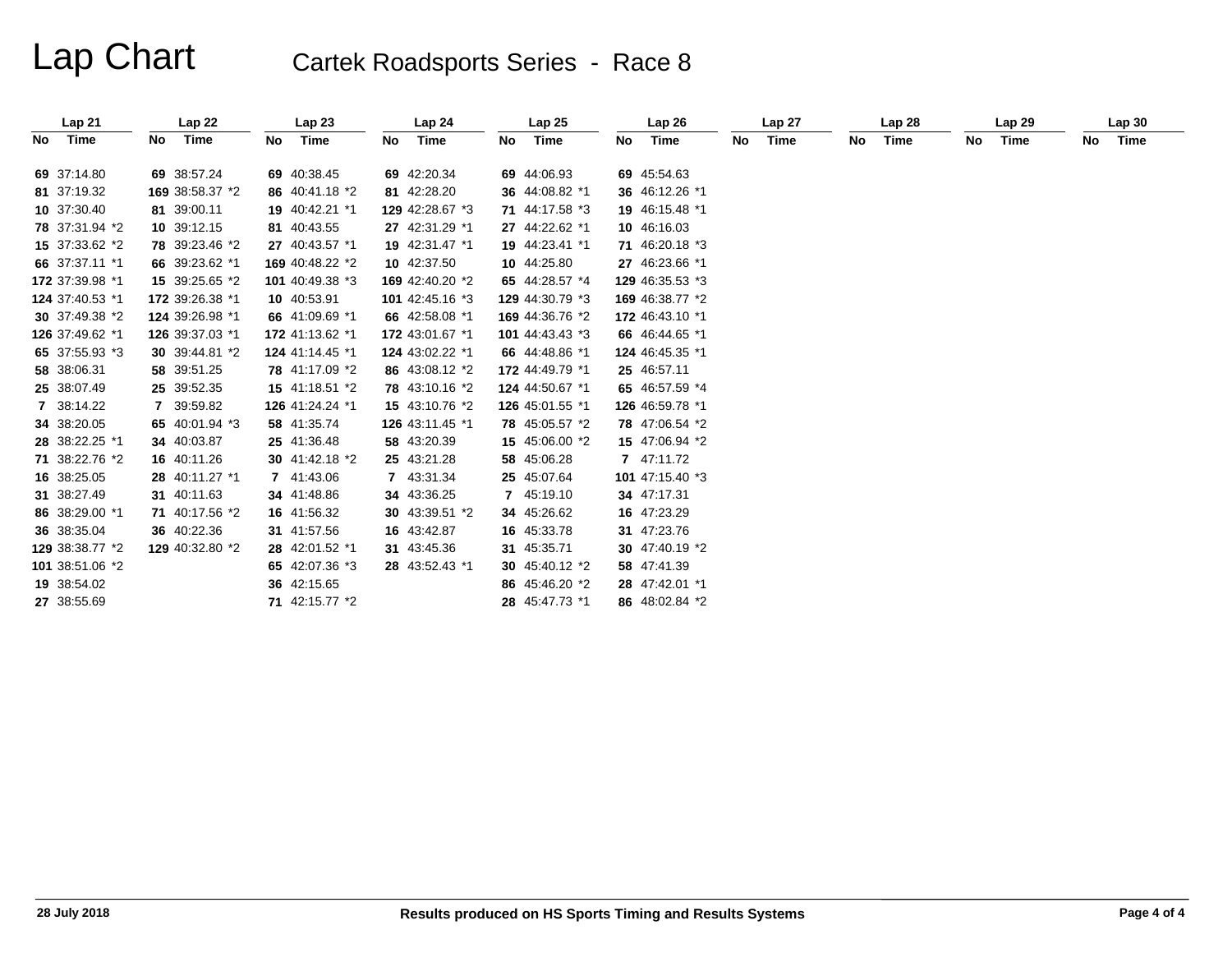## **Cartek Roadsports Series**

### **LAP TIMES - Race 8**

| 4              | <b>Jon PEERLESS</b> |                                                      |                         |                         |                          |                            |                            |                |                            |                          |                             |  |  |  |
|----------------|---------------------|------------------------------------------------------|-------------------------|-------------------------|--------------------------|----------------------------|----------------------------|----------------|----------------------------|--------------------------|-----------------------------|--|--|--|
|                | Lap                 | $\sim$ 1                                             | 2 <sup>1</sup>          | $\overline{\mathbf{3}}$ | $\overline{4}$           | $\overline{\phantom{0}}$ 5 | $\overline{\phantom{a}}$ 6 | $\overline{7}$ | 8                          | $\overline{\phantom{a}}$ | $\blacksquare$ 10           |  |  |  |
|                | $1 \quad$           | 1:50.79                                              | 1:44.66                 | 1:44.93                 | 1:45.88                  | 1:45.14                    | 1:43.71                    | 1:44.40        | 1:44.37                    | 1:44.96                  | 1:45.80                     |  |  |  |
|                | 11                  | 1:57.66                                              | 1:44.00                 | 1:45.17                 | 3:08.26                  | 1:52.61                    | 1:46.66                    | 1:45.59        | 1:45.23                    | 1:44.59                  | 1:44.73                     |  |  |  |
| $\overline{7}$ |                     | <b>Andy EBDON</b>                                    |                         |                         |                          |                            |                            |                |                            |                          |                             |  |  |  |
|                | Lap                 | $\sim$ 1                                             | $2^{\circ}$             | $\overline{\mathbf{3}}$ | $\overline{4}$           | $\overline{\phantom{0}}$ 5 | $\overline{\phantom{0}}$ 6 | $\overline{7}$ | $\bf{8}$                   | $\overline{\phantom{a}}$ | $\overline{\mathbf{10}}$    |  |  |  |
|                | $1 \quad$           | 1:51.03                                              | 1:45.05                 | 1:44.71                 | 1:46.04                  | 1:44.74                    | 1:43.74                    | 1:44.27        | 1:44.34                    | 1:44.98                  | 1:44.47                     |  |  |  |
|                | 11                  | 1:43.20                                              | 3:11.39                 | 1:47.99                 | 1:46.05                  | 1:44.55                    | 1:43.67                    | 1:44.47        | 1:44.21                    | 1:43.53                  | 1:43.23                     |  |  |  |
|                | 21                  | 1:44.21                                              | 1:45.60                 | 1:43.24                 | 1:48.28                  | 1:47.76                    | 1:52.62                    |                |                            |                          |                             |  |  |  |
| 10             |                     | <b>Imran KHAN</b>                                    |                         |                         |                          |                            |                            |                |                            |                          |                             |  |  |  |
|                | Lap                 | $\sim$ 1                                             | $\overline{2}$          | $\overline{\mathbf{3}}$ | $\overline{\phantom{0}}$ | $\overline{\phantom{0}}$ 5 | $\overline{\phantom{0}}$ 6 | $\overline{7}$ | $\bf{8}$                   | $\overline{9}$           | 10                          |  |  |  |
|                | $1 \quad$           | 1:49.79                                              | 1:45.34                 | 1:43.30                 | 1:42.84                  | 1:42.13                    | 1:42.75                    | 1:42.00        | 1:42.06                    | 1:41.86                  | 1:42.36                     |  |  |  |
|                | 11                  | 1:42.24                                              | 1:41.87                 | 3:06.22                 | 1:44.72                  | 1:41.39                    | 1:42.56                    | 1:43.33        | 1:42.61                    | 1:42.41                  | 1:42.52                     |  |  |  |
|                | 21                  | 1:42.53                                              | 1:41.75                 | 1:41.76                 | 1:43.59                  | 1:48.30                    | 1:50.23                    |                |                            |                          |                             |  |  |  |
| 15             |                     | <b>Gavin ALDWORTH</b>                                |                         |                         |                          |                            |                            |                |                            |                          |                             |  |  |  |
|                | Lap                 | $\sim$ 1                                             | $\overline{\mathbf{2}}$ | $\overline{\mathbf{3}}$ | $\overline{4}$           | $\overline{\phantom{0}}$ 5 | $\overline{\phantom{0}}$ 6 | $\overline{7}$ | 8                          | $\overline{\phantom{a}}$ | $\overline{\phantom{0}}$ 10 |  |  |  |
|                | $1 \quad$           | 1:57.17                                              | 1:53.14                 | 1:51.54                 | 1:52.16                  | 1:51.88                    | 1:51.25                    | 1:50.74        | 1:51.48                    | 1:51.32                  | 1:52.45                     |  |  |  |
|                | 11                  | 3:20.56                                              | 2:02.79                 | 1:56.86                 | 1:53.84                  | 1:52.77                    | 1:53.99                    | 1:51.81        | 1:55.68                    | 1:52.23                  | 1:52.03                     |  |  |  |
|                | 21                  | 1:52.86                                              | 1:52.25                 | 1:55.24                 | 2:00.94                  |                            |                            |                |                            |                          |                             |  |  |  |
| 16             |                     | <b>Andrew STACEY</b>                                 |                         |                         |                          |                            |                            |                |                            |                          |                             |  |  |  |
|                | Lap                 | $\overline{1}$ $\overline{2}$                        |                         | $\overline{\mathbf{3}}$ | $\overline{\mathbf{4}}$  | $\overline{\phantom{1}}$ 5 | $\overline{\phantom{0}}$ 6 | $\overline{7}$ | $\overline{\phantom{a}}$ 8 | - 9                      | $\blacksquare$ 10           |  |  |  |
|                | $1 \quad$           | 1:53.65                                              | 1:47.25                 | 1:46.03                 | 1:44.69                  | 1:44.94                    | 1:44.76                    | 1:43.97        | 1:43.88                    | 1:43.94                  | 1:44.66                     |  |  |  |
|                | 11                  | 1:45.44                                              | 3:01.57                 | 1:53.65                 | 1:45.09                  | 1:45.54                    | 1:44.77                    | 1:45.70        | 1:45.56                    | 1:44.24                  | 1:45.09                     |  |  |  |
|                | 21                  | 1:44.79                                              | 1:46.21                 | 1:45.06                 | 1:46.55                  | 1:50.91                    | 1:49.51                    |                |                            |                          |                             |  |  |  |
| 19             |                     | <b>Callum NOBLE</b>                                  |                         |                         |                          |                            |                            |                |                            |                          |                             |  |  |  |
|                | Lap                 | $\sim$ 1                                             | $2^{\circ}$             | 3 <sup>7</sup>          | $\overline{4}$           | 5 <sub>1</sub>             | $\overline{\phantom{0}}$ 6 | $\overline{7}$ | 8                          | $\overline{9}$           | $\overline{10}$             |  |  |  |
|                |                     |                                                      | 1:44.56                 | 1:46.17                 | 1:44.79                  | 1:45.09                    | 1:43.96                    | 1:43.99        | 1:43.68                    | 1:44.75                  | 1:46.56                     |  |  |  |
|                | 11                  | 1:57.89                                              | 1:44.78                 | 3:13.98                 | 1:49.52                  | 1:46.44                    | 1:45.75                    | 1:45.12        | 1:49.89                    | 1:44.88                  | 1:48.12                     |  |  |  |
|                |                     | 21   1:46.16   1:48.19   1:49.26   1:51.94   1:52.07 |                         |                         |                          |                            |                            |                |                            |                          |                             |  |  |  |
| 25             |                     | <b>Darren BALL</b>                                   |                         |                         |                          |                            |                            |                |                            |                          |                             |  |  |  |
|                | Lap                 | $\sim$ 1.                                            |                         |                         | $2 \t 3 \t 4$            | $\overline{\phantom{1}}$ 5 |                            |                | 6 7 8 9                    |                          | $\overline{10}$             |  |  |  |
|                |                     |                                                      | 1:44.35                 | 1:43.72                 | 1:44.64                  | 1:45.48                    | 1:44.04                    | 1:43.68        | 1:43.82                    | 1:44.74                  | 1:45.84                     |  |  |  |
|                | 11                  | 3:00.69                                              | 1:48.00                 | 1:44.85                 | 1:44.24                  | 1:43.82                    | 1:45.61                    | 1:44.59        | 1:43.60                    | 1:43.11                  | 1:44.99                     |  |  |  |
|                | 21                  | 1:42.74                                              | 1:44.86                 |                         |                          | 1:46.36                    | 1:49.47                    |                |                            |                          |                             |  |  |  |
| 27             |                     | <b>Shaun TRAYNOR</b>                                 |                         |                         |                          |                            |                            |                |                            |                          |                             |  |  |  |
|                | Lap                 |                                                      | $1 \t 2 \t 3$           |                         | $\overline{\mathbf{4}}$  | $\overline{\phantom{1}}$ 5 |                            |                | 6 7 8 9                    |                          | $\overline{\phantom{0}}$ 10 |  |  |  |
|                |                     |                                                      |                         | 1:45.56                 |                          |                            |                            |                | 1:47.78  1:45.66  1:45.63  | 1:45.57                  | 1:48.28                     |  |  |  |
|                | 11                  | 3:04.74                                              | 1:53.06                 | 1:45.71                 | 1:45.80                  | 1:45.81                    | 1:47.22                    | 1:47.02        | 1:50.26                    | 1:46.57                  | 1:47.72                     |  |  |  |
|                | 21                  | 1:46.77                                              | 1:47.88                 | 1:47.72                 | 1:51.33                  | 1:56.04                    |                            |                |                            |                          |                             |  |  |  |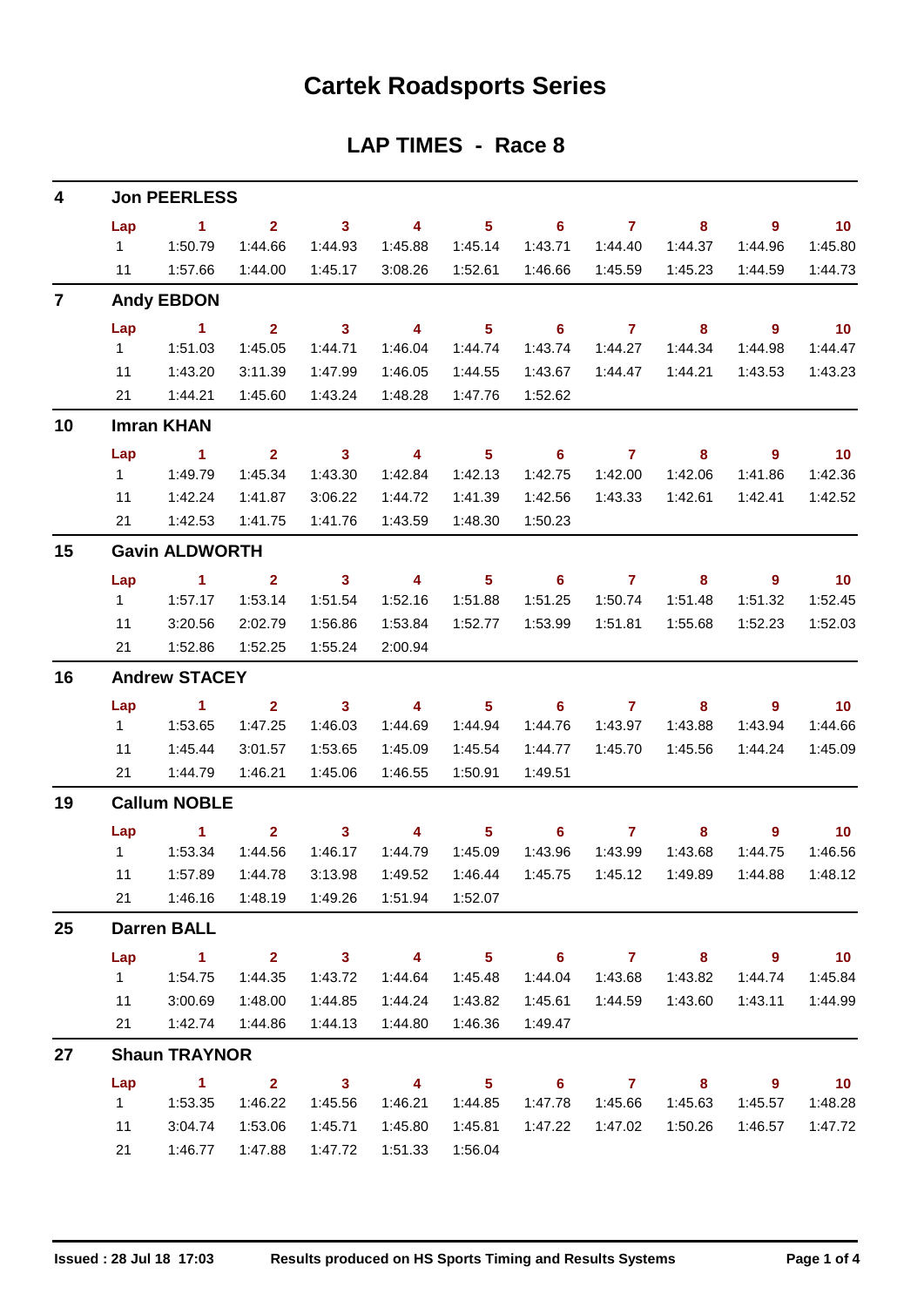| 28 | <b>Matthew WELFORD</b> |                                                |                         |                         |                         |                            |                            |                     |                            |                            |                             |  |  |  |  |
|----|------------------------|------------------------------------------------|-------------------------|-------------------------|-------------------------|----------------------------|----------------------------|---------------------|----------------------------|----------------------------|-----------------------------|--|--|--|--|
|    | Lap                    | $\sim$ 1                                       | $\sim$ 2                | $\overline{\mathbf{3}}$ | $\overline{\mathbf{4}}$ | $\overline{\phantom{1}}$ 5 |                            | $6$ $7$ $8$         |                            | - 9                        | $\overline{10}$             |  |  |  |  |
|    | $1 \quad$              | 1:56.99                                        | 1:49.74                 | 1:49.62                 | 1:49.40                 | 1:48.70                    | 1:52.57                    | 1:48.75             | 1:49.62                    | 1:49.38                    | 1:49.28                     |  |  |  |  |
|    | 11                     | 1:49.90                                        | 1:51.25                 | 3:08.79                 | 1:59.10                 | 1:50.08                    | 1:49.51                    | 1:49.26             | 1:50.15                    | 1:50.11                    | 1:52.88                     |  |  |  |  |
|    | 21                     | 1:49.02                                        | 1:50.25                 | 1:50.91                 | 1:55.30                 | 1:54.28                    |                            |                     |                            |                            |                             |  |  |  |  |
| 30 |                        | <b>Andrew VAN DER BURGT</b>                    |                         |                         |                         |                            |                            |                     |                            |                            |                             |  |  |  |  |
|    | Lap                    | $\overline{1}$ $\overline{2}$                  |                         | $\sim$ 3                | $\overline{4}$          | $\overline{\phantom{0}}$ 5 |                            | $6 \qquad \qquad 7$ | $\overline{\mathbf{8}}$    | $\overline{\phantom{a}}$   | $\blacksquare$ 10           |  |  |  |  |
|    | $1 \quad$              | 2:01.79                                        | 1:53.72                 | 1:54.83                 | 1:53.10                 | 1:52.98                    | 1:52.37                    | 1:52.74             | 1:54.01                    | 1:55.70                    | 1:53.57                     |  |  |  |  |
|    | 11                     | 3:10.49                                        | 2:00.06                 | 1:55.79                 | 1:54.61                 | 1:54.00                    | 1:54.58                    |                     | 1:54.95  1:56.32           | 1:55.23                    | 1:55.43                     |  |  |  |  |
|    | 21                     | 1:57.37                                        | 1:57.33                 | 2:00.61                 | 2:00.07                 |                            |                            |                     |                            |                            |                             |  |  |  |  |
| 31 |                        | <b>Sam SMITH</b>                               |                         |                         |                         |                            |                            |                     |                            |                            |                             |  |  |  |  |
|    | Lap                    | $\sim$ 1                                       | $\overline{\mathbf{2}}$ | $\overline{\mathbf{3}}$ | $\overline{4}$          | $\overline{\phantom{0}}$ 5 | $\overline{\phantom{a}}$ 6 | $\overline{7}$      | $\overline{\phantom{a}}$ 8 | $\overline{\phantom{a}}$   | $\overline{\mathbf{10}}$    |  |  |  |  |
|    |                        |                                                | 1:48.34                 | 1:47.53                 | 1:45.53                 | 1:45.10                    | 1:44.69                    | 1:44.79             | 1:44.49                    | 1:44.13                    | 2:58.40                     |  |  |  |  |
|    | 11                     | 1:49.32                                        | 1:43.88                 | 1:45.72                 | 1:44.16                 | 1:46.46                    | 1:44.22                    |                     |                            | 1:45.04                    | 1:44.05                     |  |  |  |  |
|    | 21                     | 1:44.87                                        | 1:44.14                 | 1:45.93                 | 1:47.80                 | 1:50.35                    | 1:48.05                    |                     |                            |                            |                             |  |  |  |  |
| 34 |                        | <b>Dan ROGERS</b>                              |                         |                         |                         |                            |                            |                     |                            |                            |                             |  |  |  |  |
|    | Lap                    | $\sim$ $\sim$ $\sim$ 1.100                     | $\overline{\mathbf{2}}$ | $\overline{\mathbf{3}}$ | $\overline{\mathbf{4}}$ | $\overline{\phantom{0}}$ 5 |                            | $6 \qquad \qquad 7$ | $\sim$ 8                   | $\overline{\phantom{a}}$   | $\overline{\phantom{0}}$ 10 |  |  |  |  |
|    | $1 \quad$              | 1:53.07                                        | 1:44.64                 | 1:44.78                 | 1:45.19                 | 1:46.22                    | 1:44.54                    | 1:43.65             | 1:44.32                    | 1:46.40                    | 3:07.60                     |  |  |  |  |
|    | 11                     | 1:48.15                                        | 1:43.61                 | 1:46.90                 | 1:44.85                 | 1:44.41                    | 1:44.11                    | 1:47.10             | 1:43.57                    | 1:43.17                    | 1:43.63                     |  |  |  |  |
|    |                        | 21  1:46.64                                    | 1:43.82                 | 1:44.99                 | 1:47.39                 | 1:50.37                    | 1:50.69                    |                     |                            |                            |                             |  |  |  |  |
| 36 |                        | <b>Sam McKEE</b>                               |                         |                         |                         |                            |                            |                     |                            |                            |                             |  |  |  |  |
|    | Lap                    | $\sim$ 1                                       | $\overline{\mathbf{2}}$ |                         | $3 \t 4$                | $\overline{\phantom{0}}$ 5 |                            | $6$ $7$ $8$         |                            | $\overline{\phantom{a}}$ 9 | $\overline{\mathbf{10}}$    |  |  |  |  |
|    | $1 \quad$              | 1:52.48                                        | 1:44.81                 | 1:44.54                 | 1:45.81                 | 1:46.59                    | 1:45.16                    | 1:43.71             | 1:43.88                    | 1:45.22                    | 1:46.17                     |  |  |  |  |
|    | 11                     | 1:45.62                                        | 1:44.18                 | 1:43.84                 | 1:44.67                 | 2:58.38                    | 1:54.60                    | 1:50.90             | 1:47.90                    | 1:47.23                    | 1:46.87                     |  |  |  |  |
|    |                        | 21   1:47.84                                   | 1:47.32                 | 1:53.29                 | 1:53.17                 | 2:03.44                    |                            |                     |                            |                            |                             |  |  |  |  |
| 58 |                        | <b>James BIRCH</b><br>Lap 1 2 3 4 5 6 7 8 9 10 |                         |                         |                         |                            |                            |                     |                            |                            |                             |  |  |  |  |
|    |                        |                                                |                         |                         |                         |                            |                            |                     |                            |                            |                             |  |  |  |  |
|    |                        |                                                |                         | 1:44.36                 | 1:44.92                 | 1:44.25                    | 1:44.26                    | 1:43.26             | 1:44.79                    | 1:44.87                    | 1:45.26                     |  |  |  |  |
|    | 11                     | 2:56.32                                        | 1:49.26                 | 1:46.31                 | 1:45.10                 | 1:44.71                    | 1:46.95                    | 1:44.71             | 1:43.11                    | 1:43.31                    | 1:44.47                     |  |  |  |  |
|    | 21                     | 1:43.11                                        | 1:44.94                 | 1:44.49                 | 1:44.65                 | 1:45.89                    | 1:50.11                    |                     |                            |                            |                             |  |  |  |  |
| 65 |                        | <b>Christopher FELLOWS</b>                     |                         |                         |                         |                            |                            |                     |                            |                            |                             |  |  |  |  |
|    | Lap                    | $\blacktriangleleft$                           | $\overline{2}$          | $\overline{\mathbf{3}}$ | $\overline{4}$          | 5 <sub>5</sub>             | $\overline{\phantom{a}}$ 6 | $\overline{7}$      | 8                          | $\overline{\phantom{a}}$   | 10 <sub>1</sub>             |  |  |  |  |
|    | 1                      | 2:01.71                                        | 1:54.55                 | 1:54.45                 | 1:53.78                 | 1:53.05                    | 1:52.70                    | 1:52.91             | 1:53.14                    | 1:53.89                    | 1:53.71                     |  |  |  |  |
|    | 11                     | 3:44.76                                        | 2:15.36                 | 2:10.19                 | 2:06.57                 | 2:07.18                    | 2:06.65                    | 2:06.08             | 2:04.94                    | 2:06.01                    | 2:05.42                     |  |  |  |  |
|    | 21                     | 2:21.21                                        | 2:29.02                 |                         |                         |                            |                            |                     |                            |                            |                             |  |  |  |  |
| 66 |                        | <b>Chris THOMAS</b>                            |                         |                         |                         |                            |                            |                     |                            |                            |                             |  |  |  |  |
|    | Lap                    | $\sim$ 1                                       | $\overline{\mathbf{2}}$ | $\overline{\mathbf{3}}$ | 4                       | 5 <sup>1</sup>             | $\overline{\phantom{0}}$ 6 | $\overline{7}$      | 8                          | 9                          | 10                          |  |  |  |  |
|    | $1 \quad$              | 1:56.85                                        | 1:48.82                 | 1:48.71                 | 1:47.97                 | 1:48.24                    | 1:47.97                    | 1:47.44             | 1:46.62                    | 1:45.97                    | 3:17.76                     |  |  |  |  |
|    | 11                     | 1:51.69                                        | 1:46.66                 | 1:46.85                 | 1:47.64                 | 1:47.45                    | 1:47.14                    | 1:47.42             | 1:46.68                    | 1:46.69                    | 1:46.18                     |  |  |  |  |
|    | 21                     | 1:46.51                                        | 1:46.07                 | 1:48.39                 | 1:50.78                 | 1:55.79                    |                            |                     |                            |                            |                             |  |  |  |  |
| 69 |                        | <b>Wayne ROTHWELL</b>                          |                         |                         |                         |                            |                            |                     |                            |                            |                             |  |  |  |  |
|    | Lap                    | $\blacktriangleleft$                           | $\mathbf{2}$            | $\overline{\mathbf{3}}$ | 4                       | 5 <sub>5</sub>             | 6                          | $\mathbf{7}$        | 8                          | 9                          | 10 <sub>1</sub>             |  |  |  |  |
|    | 1                      | 1:49.05                                        | 1:43.58                 | 1:42.53                 | 1:41.59                 | 1:42.26                    | 1:41.50                    | 1:41.17             | 1:42.77                    | 1:41.05                    | 1:41.86                     |  |  |  |  |
|    | 11                     | 3:01.13                                        | 1:45.31                 | 1:41.29                 | 1:40.77                 | 1:43.84                    | 1:40.74                    | 1:41.07             | 1:41.96                    | 1:41.41                    | 1:46.98                     |  |  |  |  |
|    | 21                     | 1:40.59                                        | 1:42.44                 | 1:41.21                 | 1:41.89                 | 1:46.59                    | 1:47.70                    |                     |                            |                            |                             |  |  |  |  |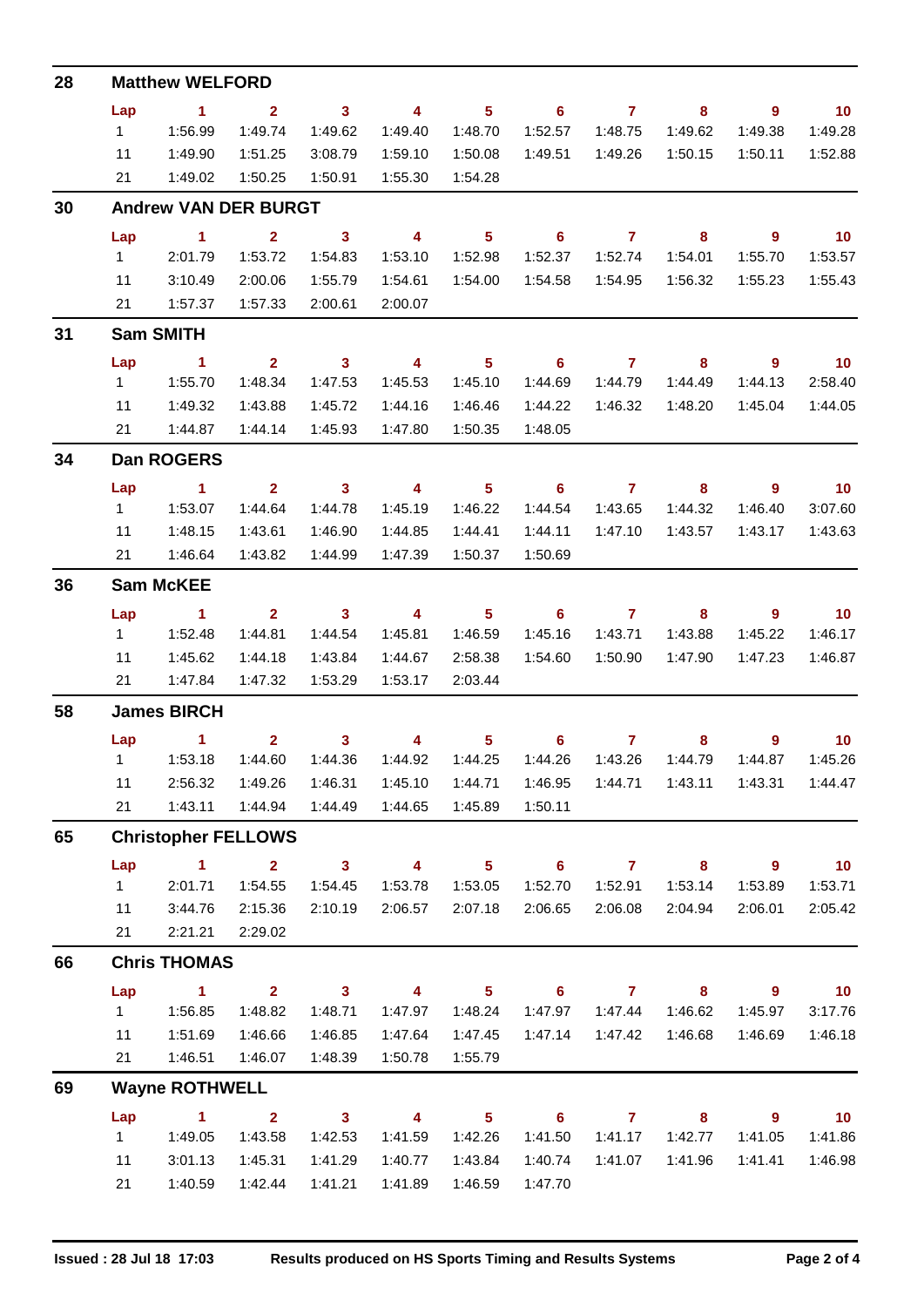| 71  | <b>Esther QUAINTMERE</b> |                               |                         |                         |                         |                            |                            |                     |         |                          |                             |  |  |
|-----|--------------------------|-------------------------------|-------------------------|-------------------------|-------------------------|----------------------------|----------------------------|---------------------|---------|--------------------------|-----------------------------|--|--|
|     | Lap                      | $\sim$ 1                      | $\overline{\mathbf{2}}$ | $\overline{\mathbf{3}}$ | $\overline{\mathbf{4}}$ | 5 <sub>5</sub>             | $\overline{\phantom{0}}$ 6 | $\overline{7}$      | 8       | - 9                      | $\blacksquare$ 10           |  |  |
|     | $1 \quad \Box$           | 2:04.85                       | 1:58.48                 | 1:58.05                 | 1:57.00                 | 1:56.26                    | 1:56.29                    | 1:57.61             | 1:54.58 | 2:02.49                  | 1:55.43                     |  |  |
|     | 11                       | 1:56.49                       | 1:52.88                 | 1:53.94                 |                         | 3:06.05 1:58.88            | 1:53.33                    | 1:56.21             | 1:56.81 | 1:56.75                  | 1:54.80                     |  |  |
|     | 21                       | 1:58.21                       | 2:01.81                 | 2:02.60                 |                         |                            |                            |                     |         |                          |                             |  |  |
| 78  |                          | <b>Pete SEELY</b>             |                         |                         |                         |                            |                            |                     |         |                          |                             |  |  |
|     | Lap                      | $\sim$ 1                      | $\overline{\mathbf{2}}$ | $\overline{\mathbf{3}}$ | $\overline{\mathbf{4}}$ | 5 <sup>5</sup>             | $\overline{\phantom{0}}$ 6 | $\overline{7}$      | 8       | $9^{\circ}$              | $\overline{10}$             |  |  |
|     | $1 \quad$                | 1:57.55                       | 1:55.44                 | 1:55.77                 | 1:53.22                 | 1:52.22                    | 1:52.39                    | 1:52.92             | 1:52.95 | 1:53.92                  | 1:52.59                     |  |  |
|     | 11                       | 1:51.85                       | 3:12.18                 | 2:01.15                 | 1:52.17                 | 1:53.51                    | 1:52.72                    | 1:53.12             | 1:53.57 | 1:53.27                  | 1:51.52                     |  |  |
|     | 21                       | 1:53.63                       | 1:53.07                 | 1:55.41                 | 2:00.97                 |                            |                            |                     |         |                          |                             |  |  |
| 81  |                          | <b>Neal MARTIN</b>            |                         |                         |                         |                            |                            |                     |         |                          |                             |  |  |
|     | Lap                      | $\sim$ 1                      | $\overline{2}$          | $\sim$ 3                | $\overline{4}$          | 5 <sup>5</sup>             | 6                          | $\overline{7}$      | 8       | 9                        | $\overline{10}$             |  |  |
|     | $1 \quad$                | 1:47.45                       | 1:41.99                 | 1:41.24                 | 1:41.37                 | 1:41.43                    | 1:41.67                    | 1:41.51             | 1:41.18 | 1:42.00                  | 1:41.58                     |  |  |
|     | 11                       | 1:43.30                       | 1:41.88                 | 1:42.95                 | 1:41.37                 | 3:09.57                    | 1:46.59                    | 1:41.81             | 1:42.83 | 1:41.99                  | 1:41.59                     |  |  |
|     | 21                       | 1:41.20                       | 1:40.79                 | 1:43.44                 | 1:44.65                 |                            |                            |                     |         |                          |                             |  |  |
| 86  |                          | <b>Marshall GROVES</b>        |                         |                         |                         |                            |                            |                     |         |                          |                             |  |  |
|     | Lap                      | $\overline{1}$ $\overline{2}$ |                         | $\overline{\mathbf{3}}$ | $\overline{4}$          | 5 <sub>5</sub>             |                            | $6 \qquad \qquad 7$ | 8       | $\overline{\phantom{a}}$ | $\overline{\mathbf{10}}$    |  |  |
|     | $1 \quad$                | 1:49.94                       | 1:43.84                 | 1:42.63                 | 1:42.44                 | 1:41.89                    | 1:41.88                    | 1:41.31             | 1:43.10 | 1:41.79                  | 1:42.43                     |  |  |
|     | 11                       | 1:41.23                       | 3:03.76                 | 1:47.54                 | 1:43.71                 | 1:53.54                    | 2:10.67                    | 2:20.55             | 2:14.71 | 2:07.39                  | 2:10.75                     |  |  |
|     | 21                       | 2:12.18                       | 2:26.94                 | 2:38.08                 | 2:16.64                 |                            |                            |                     |         |                          |                             |  |  |
| 91  |                          | <b>Robert HARRISON</b>        |                         |                         |                         |                            |                            |                     |         |                          |                             |  |  |
|     | Lap                      | $\sim$ 1                      | $\overline{\mathbf{2}}$ | $\overline{\mathbf{3}}$ | $\overline{4}$          | 5 <sub>1</sub>             |                            | $6 \overline{7}$    | 8       | 9                        | $\blacksquare$ 10           |  |  |
|     |                          | 1 1:47.87                     | 1:42.70                 | 1:42.14                 | 1:42.17                 | 1:41.55                    | 1:42.10                    | 1:41.38             | 1:42.49 | 1:42.42                  | 2:55.25                     |  |  |
|     | 11                       | 1:48.33                       | 1:43.07                 | 1:45.18                 | 1:43.90                 | 1:47.00                    | 1:45.16                    | 1:43.36             | 1:46.73 |                          |                             |  |  |
| 101 |                          | <b>Stuart ROLFE</b>           |                         |                         |                         |                            |                            |                     |         |                          |                             |  |  |
|     | Lap                      | $\sim$ 1                      | $2^{\circ}$             | $\overline{\mathbf{3}}$ | $\overline{\mathbf{4}}$ | 5 <sub>1</sub>             | 6                          | $\overline{7}$      | 8       | 9                        | 10                          |  |  |
|     |                          |                               | 1:50.38                 | 1:49.64                 | 1:48.62                 | 1:48.58                    | 1:52.03                    | 1:48.50             | 1:47.32 | 1:48.42                  | 1:50.85                     |  |  |
|     | 11                       | 1:47.88                       | 1:46.90                 | 1:47.58                 | 1:48.00                 | 1:49.59                    | 1:48.52                    | 1:50.13             | 5:34.99 | 2:07.97                  | 1:58.32                     |  |  |
|     | 21                       | 1:55.78                       | 1:58.27                 | 2:01.97                 |                         |                            |                            |                     |         |                          |                             |  |  |
| 124 |                          | <b>Callum HOUCHEN</b>         |                         |                         |                         |                            |                            |                     |         |                          |                             |  |  |
|     | Lap                      | $\overline{1}$ $\overline{2}$ |                         | $\overline{\mathbf{3}}$ | $\overline{4}$          | 5 <sub>1</sub>             | $\overline{\phantom{0}}$ 6 | $7 \t 8$            |         | $\overline{\phantom{a}}$ | $\overline{10}$             |  |  |
|     | $1 \quad$                | 1:55.28                       | 1:49.19                 | 1:49.42                 | 1:48.21                 | 1:48.74                    | 1:49.09                    | 1:47.94             | 1:47.59 | 1:48.23                  | 1:48.55                     |  |  |
|     | 11                       | 3:09.80                       | 1:54.64                 | 1:48.37                 | 1:46.78                 | 1:46.72                    | 1:47.24                    | 1:47.27             | 1:46.44 | 1:48.18                  | 1:47.02                     |  |  |
|     | 21                       | 1:46.45                       | 1:47.47                 | 1:47.77                 | 1:48.45                 | 1:54.68                    |                            |                     |         |                          |                             |  |  |
| 126 |                          | <b>Paul COOK</b>              |                         |                         |                         |                            |                            |                     |         |                          |                             |  |  |
|     | Lap                      | $\sim$ 1                      | $\overline{\mathbf{2}}$ | $\overline{\mathbf{3}}$ | $\overline{4}$          | 5 <sub>1</sub>             | $\overline{\phantom{0}}$ 6 | $\overline{7}$      | 8       | - 9                      | $\overline{10}$             |  |  |
|     | $1 \quad$                | 1:56.16                       | 1:49.07                 | 1:48.79                 | 1:49.05                 | 1:49.35                    | 1:49.57                    | 1:50.48             | 1:50.67 | 1:48.38                  | 3:11.32                     |  |  |
|     | 11                       | 1:52.88                       | 1:48.23                 | 1:47.37                 | 1:48.07                 | 1:47.65                    | 1:48.60                    |                     |         | 1:46.96                  | 1:46.96                     |  |  |
|     |                          | 21   1:47.41                  | 1:47.21                 | 1:47.21                 | 1:50.10                 | 1:53.23                    |                            |                     |         |                          |                             |  |  |
| 129 |                          | <b>Graeme CHATTEN</b>         |                         |                         |                         |                            |                            |                     |         |                          |                             |  |  |
|     | Lap                      | $\overline{1}$ $\overline{2}$ |                         | $\overline{\mathbf{3}}$ | $\overline{4}$          | $\overline{\phantom{1}}$ 5 |                            | $6$ $7$ $8$         |         | $\overline{\phantom{a}}$ | $\overline{\phantom{0}}$ 10 |  |  |
|     | $1 \quad$                | 2:03.58                       | 1:59.50                 | 1:57.71                 | 1:56.72                 | 1:55.76                    | 1:56.48                    | 1:57.45             | 1:55.69 | 2:00.03                  | 1:57.49                     |  |  |
|     | 11                       | 3:10.07                       | 2:07.08                 | 1:58.22                 |                         | 1:57.69  1:54.76           | 1:54.90                    | 1:54.64             | 1:54.65 | 1:56.79                  | 1:54.03                     |  |  |
|     | 21                       | 1:55.87                       | 2:02.12                 | 2:04.74                 |                         |                            |                            |                     |         |                          |                             |  |  |